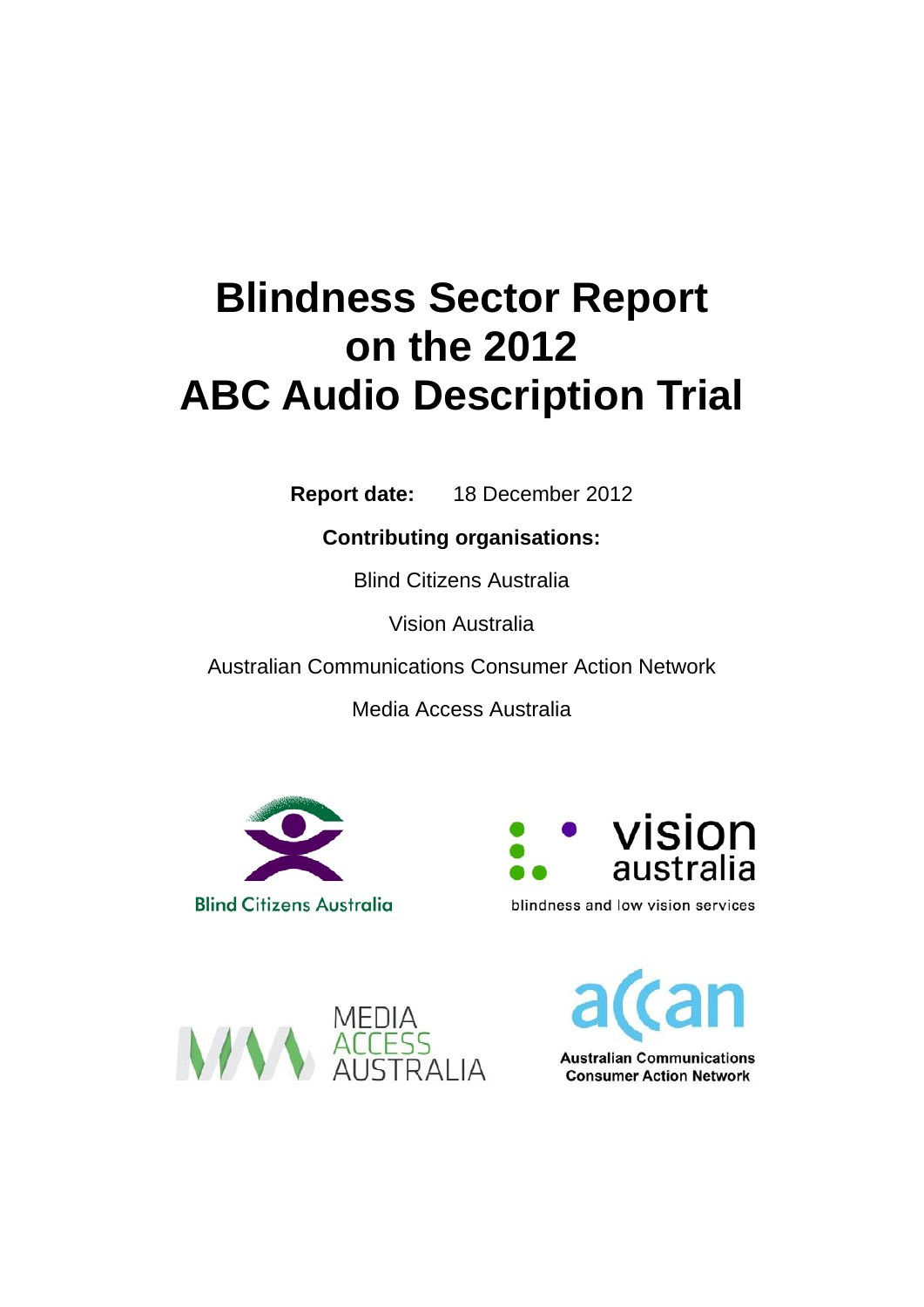## About the contributors

## Blind Citizens Australia

Blind Citizens Australia is the national peak consumer body of and for Australians who are blind or vision impaired. We are driven by our mission to achieve equity and equality by our empowerment, by promoting positive community attitudes and by striving for high quality and accessible services which meet our needs.

Blind Citizens Australia's unique point of difference is that our organisation is solely made up of and represents people who are blind or vision impaired. Both our Board of Directors and our committees are required by our Constitution to be people who are blind or vision impaired. We have over 3000 members Australia-wide, all of whom share a lived experience of blindness; whether they be a parent, professional, job seeker, volunteer or student. This is why we are best placed to comment on the specialist needs of people who are blind or vision impaired.

### Vision Australia

Vision Australia is Australia's largest provider of services to people who are blind, have low vision, or are deaf blind. Our vision is that people who are blind or have low vision will increasingly have the choice to participate fully in every facet of life in the community.

To help realise this goal, it is committed to providing high-quality services to the community of people who are blind or have low vision, and their families, in areas that include early childhood, orientation and mobility, employment, information, recreation and independent living. We also work collaboratively with Government, business and the community to eliminate the barriers people who are blind or have low vision face in accessing the community or in exercising their rights as Australian citizens.

### Australian Communications Consumer Action Network

The Australian Communications Consumer Action Network (ACCAN) is the peak body that represents all consumers on communications issues including telecommunications, broadband and emerging new services. ACCAN provides a strong unified voice to industry and government as consumers work towards availability, accessibility and affordability of communications services for all Australians.

ACCAN believes that access to information and communication services are an essential tool for all people with disability to be able to participate to the fullest extent possible in Australian society.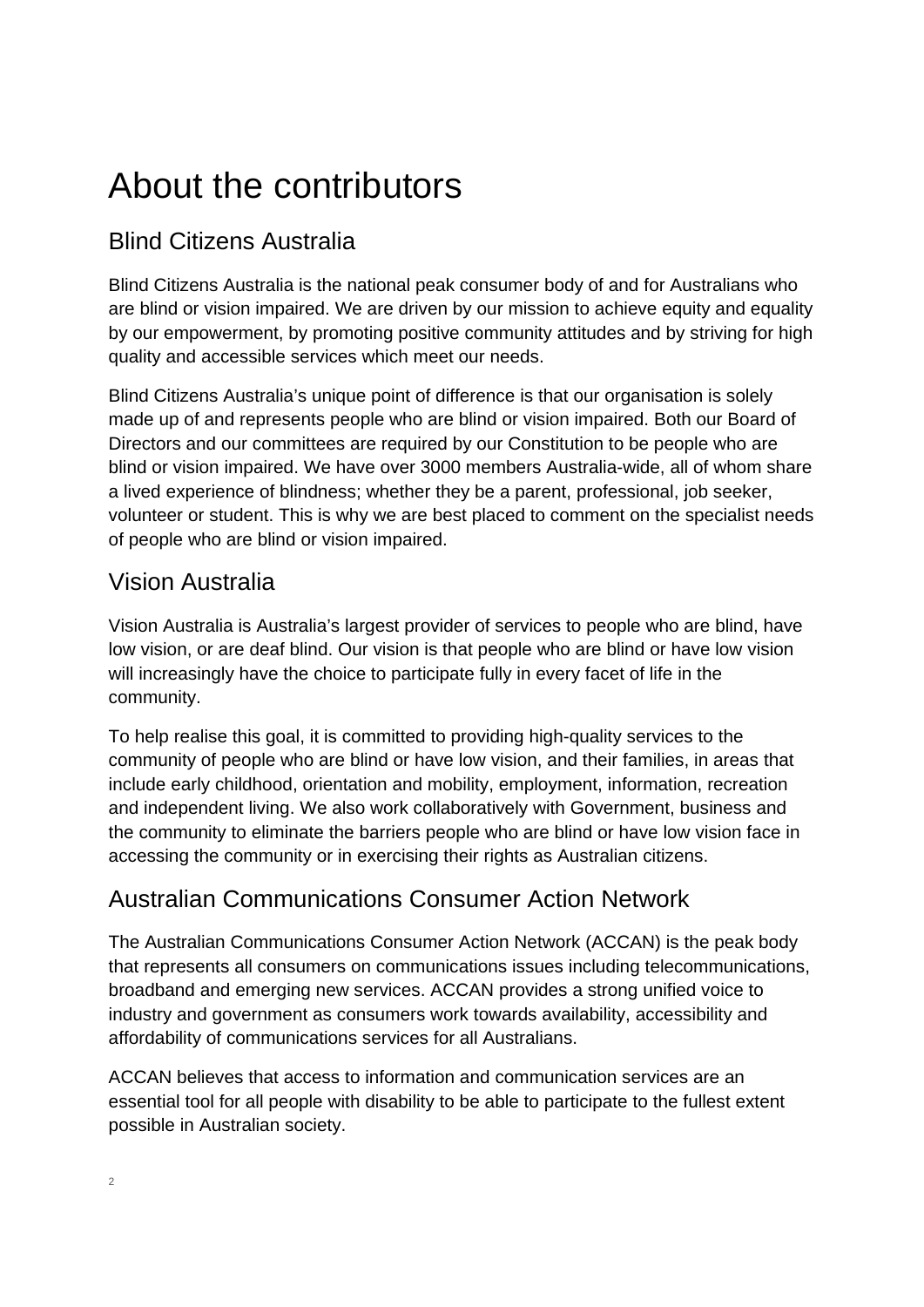#### Media Access Australia

'We believe that all Australians have the right to access all forms of media and information, through technology, so they can participate fully in society.'

Media Access Australia is Australia's only independent not-for-profit organisation devoted to increasing access to media for people with disabilities.

At the core of our work is the understanding that exclusion from mainstream audiovisual media has profound effects on educational outcomes, workforce participation and social inclusion.

Access to media through technology empowers people to be independent, gain knowledge, make their own choices, and be active members of our society.

## **Enquiries**

For enquiries about this report, please contact:

#### **Lauren Henley**

Advocacy and Information Officer Blind Citizens Australia Ph: (02) 9744 9844 Email: lauren.henley@bca.org.au Web: www.bca.org.au

#### **Maryanne Diamond**

General Manager, International and Stakeholder Relations Vision Australia Ph: (03) 9864 9261 Email: maryanne.diamond@visionaustralia.org Web: www.visionaustralia.org

#### **Wayne Hawkins**

Disability Policy Advisor Australian Communications Consumer Action Network Ph: (02) 9288 4000 Email: wayne.hawkins@accan.org.au Web: www.accan.org.au

#### **Chris Mikul**

Project Manager, Television Media Access Australia Ph: (02) 9212 6242 Email: chris.mikul@mediaaccess.org.au Web: www.mediaaccess.org.au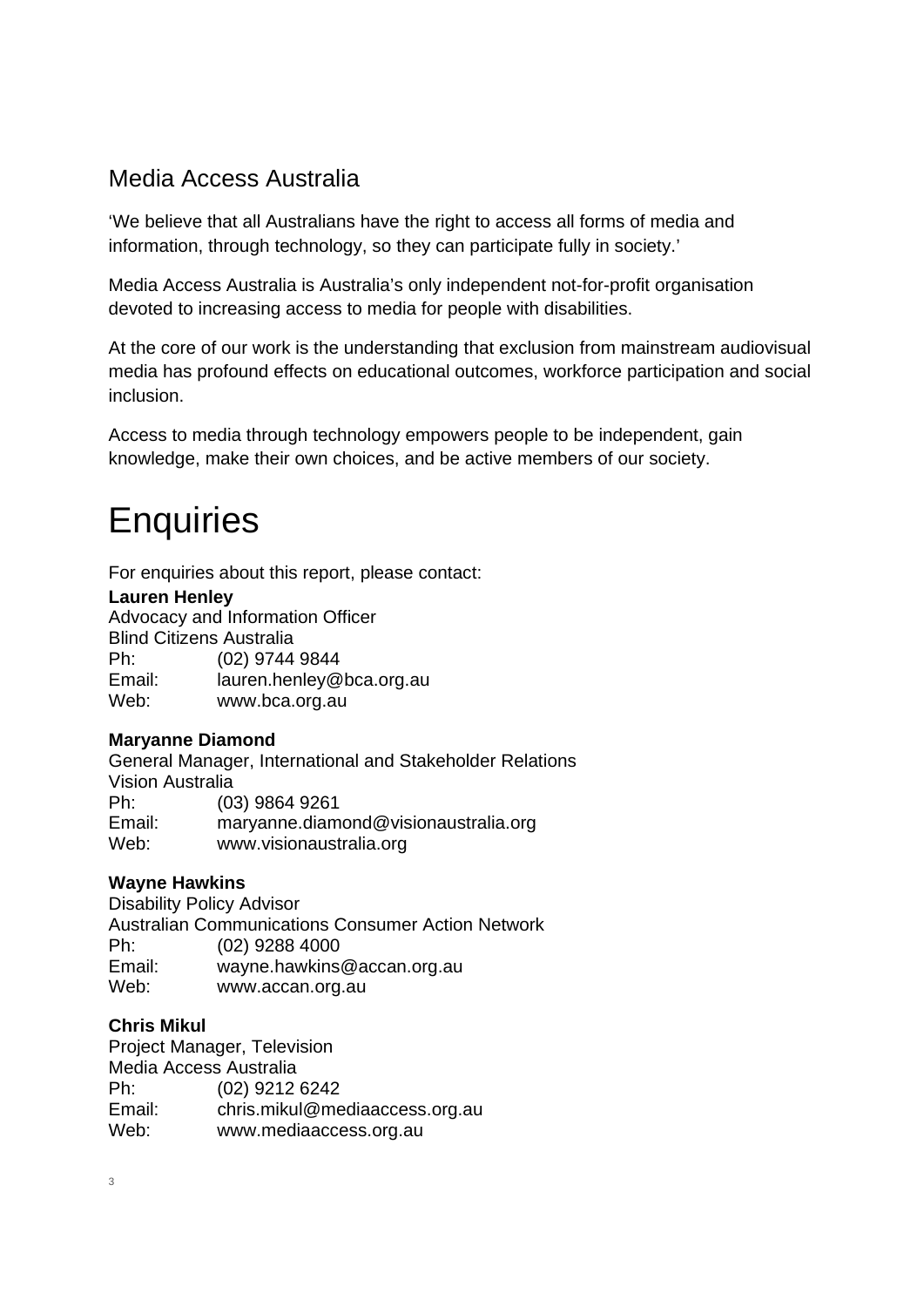## Table of contents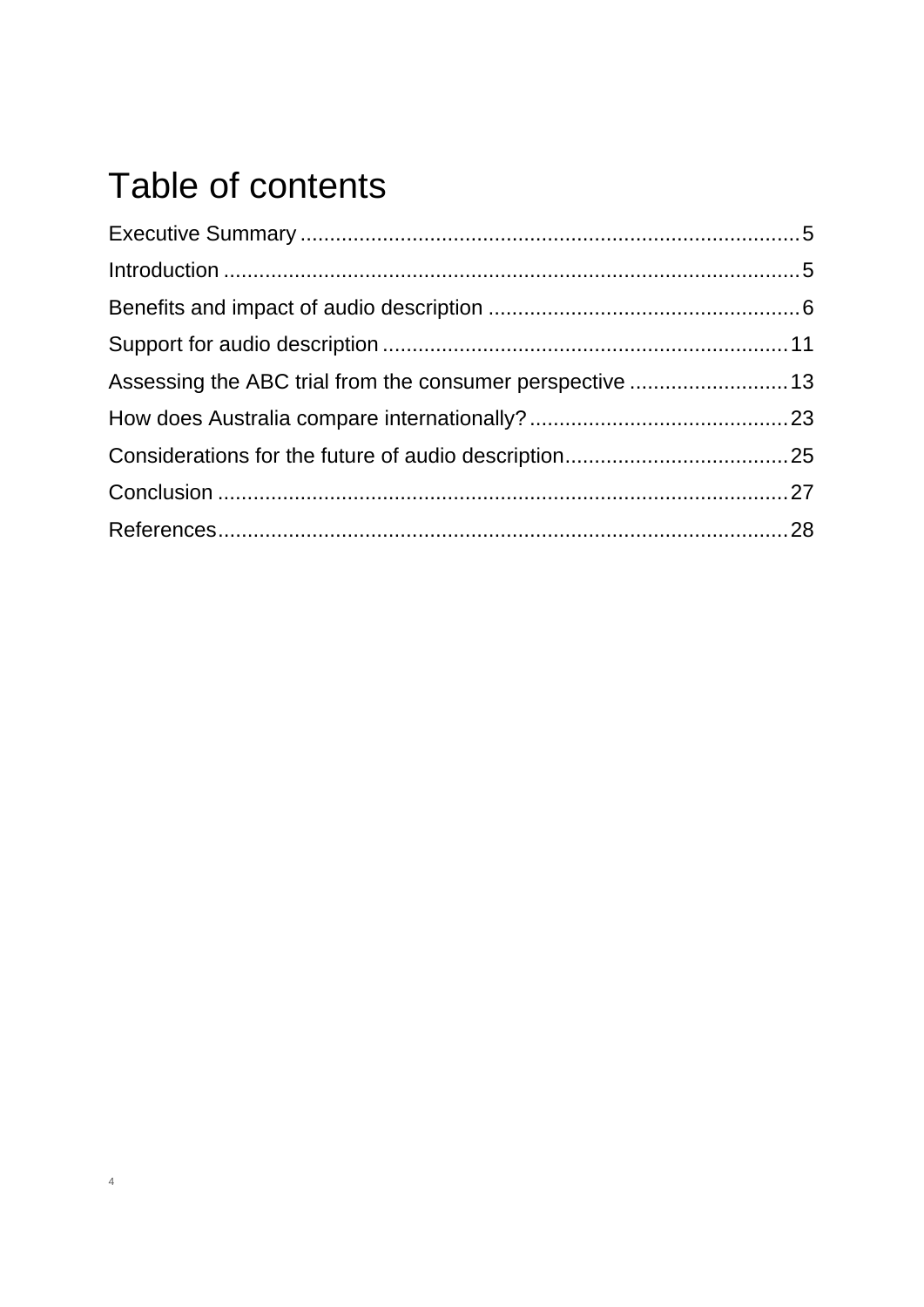## Executive Summary

This collaborative report, prepared by Blind Citizens Australia, Vision Australia, ACCAN and Media Access Australia, aims to highlight the consumer experience of the audio description (AD) technical trial on ABC TV to help inform Government's thinking regarding the introduction of a permanent AD service.

While we understand that the trial was commissioned to investigate the technical issues with delivering a receiver-mixed AD service, the impact of AD on the lives of hundreds of thousands of blind and vision impaired Australians and their friends and families has resulted in a strong push for AD to continue.

This report attempts to reflect such demand through communicating the consumer response to the trial, outlining the benefits of AD and providing an outline of the 'It's as easy as ABC' campaign, which ran in the last month of the trial and gained support from consumers, organisations and media around Australia.

Feedback on issues involving programs, timing, equipment, promotion and evaluation serves to inform Government and the ABC of issues that consumers faced during the trial that should be considered for any future service.

The report then outlines considerations for the Government's establishment of a permanent service, including the legal imperative, receiver standards and costs involved, in an appeal for AD to continue at the same level maintained throughout the trial.

Finally, in order to achieve this and bring Australia in line with international counterparts, and as Senator Stephen Conroy acknowledged, cooperation between all parties to address the technical issues raised in the ABC's report on the trial is essential.

## Introduction

*"Audio description on TV is a complete new lease on life for me, as I don't have to constantly ask questions and interrupt my partner. I feel I am part of the 'normal' audience now. What a great feeling that is!"* 

Female viewer who is blind, NSW

The commencement of the 13-week technical trial of AD on ABC1 provided an invaluable opportunity for hundreds of thousands of Australians who are blind, vision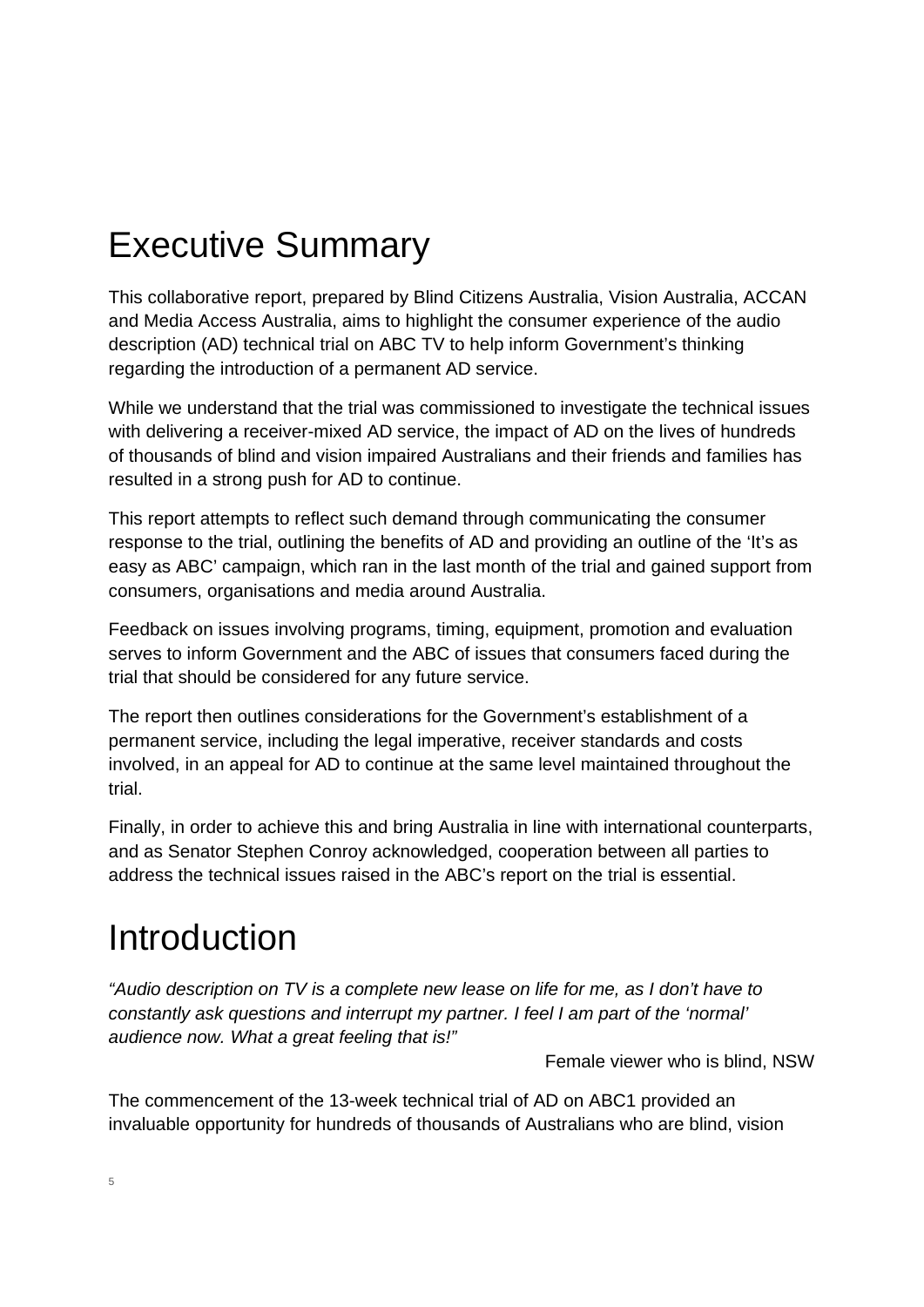impaired or who could otherwise benefit from AD to have independent and meaningful access to television for the very first time. The trial commenced on 5 August 2012 and ended on 4 November 2012.

Audio description is the descriptive narration of key visual elements of a TV program, movie, DVD, performance or other media, giving access to people who are blind or vision impaired. AD may be pre-recorded and delivered as an option for television programs or DVDs, or it may be performed live (e.g. for a theatrical performance). During gaps in dialogue, descriptions are given of visual elements such as scenes, settings, actions and costumes.

An excerpt from audio described legal drama *Rake*, for example, gives the explanation:

Cleaver turns his apartment upside down as he frantically searches for something. He pulls pictures off the wall, and rummages through piles of books. He searches through his clothes and looks under the bed.

We would like to extend our thanks to Senator the Hon Stephen Conroy and the Department of Broadband, Communications and the Digital Economy for providing funding for and delivering on the promise of a technical AD trial on ABC television. We would also like to thank the ABC for their implementation of AD and commitment to making it work throughout the trial period.

To inform this report, we have drawn on consumer feedback provided to blindness organisations via phone and email during the trial period, as well as responses received through the various teleconferences hosted by Blind Citizens Australia, in late October and early November 2012, seeking consumer feedback on the trial.

## Benefits and impact of audio description

### The current picture for people who are blind or vision impaired

Statistical information varies, with recent research suggesting that there are currently between about 350,000 and 600,000 Australians living with blindness or vision impairment. In 2005, research carried out by Taylor et al. (2005) put the number at around 600,000. In any case, the prevalence is predicted to significantly increase by the year 2020, due to the ageing Australian population and the subsequent increase of agerelated vision conditions (Vision 2020 Australia, 2008). These factors demonstrate a growing need for services that are universally accessible to all consumers, regardless of disability.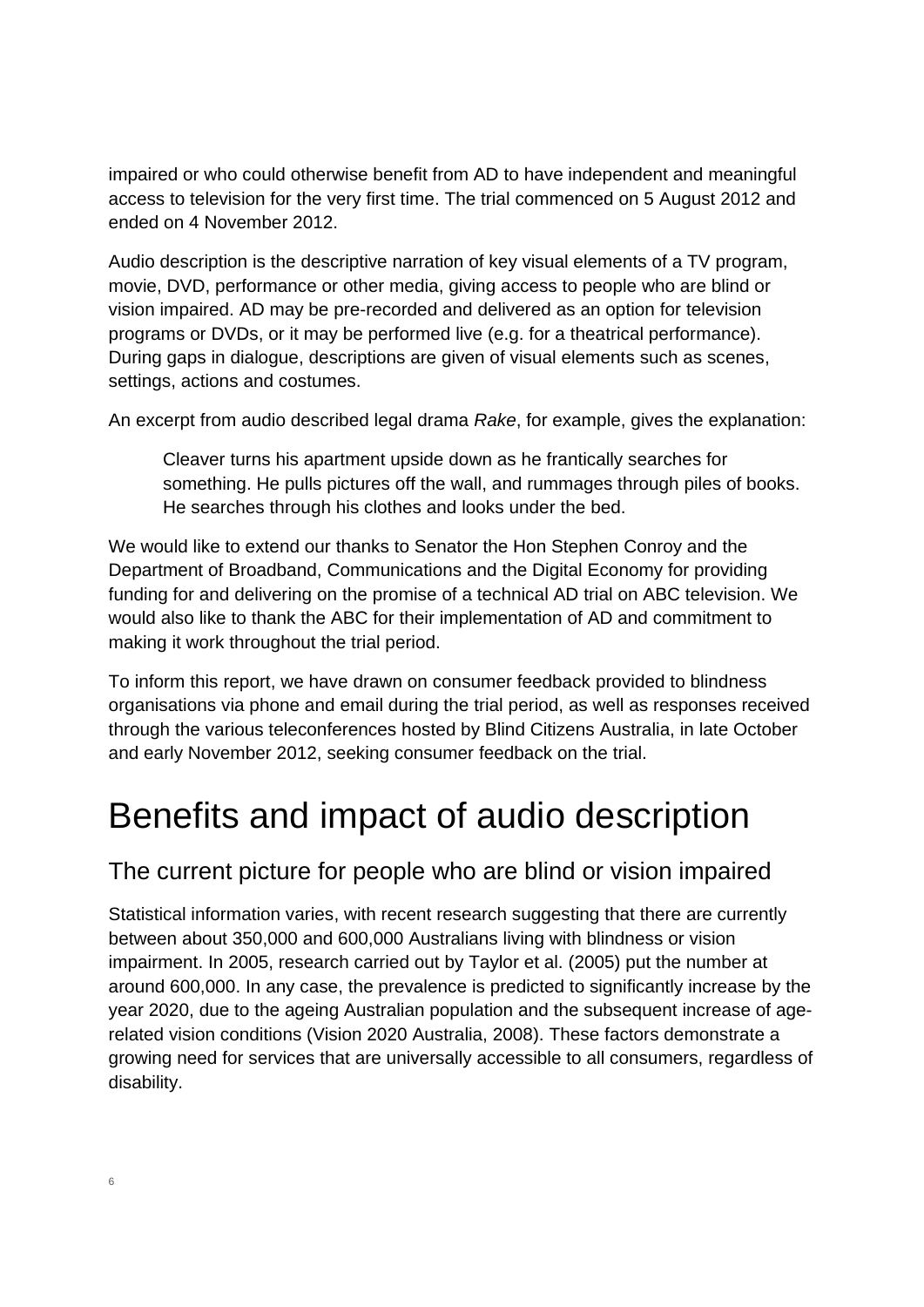Access to information and entertainment is one of the most significant barriers faced by Australians who are blind or vision impaired and, for many years, the inaccessible nature of free-to-air television services has been a major contributor to this problem. In 2011, a report published by the Australian Communications and Media Authority concluded that there were around 18.7 million working television sets in Australian households (averaging 2.2 in each home). These high figures suggest that television plays a fundamental role in Australian society – but what is the experience of television for someone who cannot see the images on the screen?

A significant number of people who are blind or vision impaired have expressed the frustration that they experience as a result of being forced to rely on sighted friends or family to find out what is happening when accessing television. Conversely, people who live independently will often simply shy away from television altogether, with one NSW woman explaining:

*"As a person who lives on my own, I often have a battle with myself as to whether or not I try to watch a program because you miss out on so much that it becomes frustrating and pointless."* 

The following excerpt taken from an opinion editorial which was published on the Australian Human Rights Commission portal provides an insight into how such limited access to television can impact on the lives of people who are blind or vision impaired:

*"You might think that missing out on television is no great loss, but it's about more than watching the latest episode of Days of our Lives. Like the rest of my friends and family, I want to have choice about what I watch and have the ability to be informed about what is going on in the world. I lost many things when I lost my sight, but one of the things that I lost was social inclusion."* 

Furthermore, a NSW man who provided feedback on the trial explained:

*"Television isn't just entertainment. It helps to shape culture and public opinion as well as the conversations that we have socially."* 

### The role of audio description in bridging the access gap for people who are blind or vision impaired

Audio description (AD) is a form of narration which allows people who are blind or vision impaired to enjoy television. Without it, people who are blind or vision impaired are left to guess or rely on family and friends to fill them in.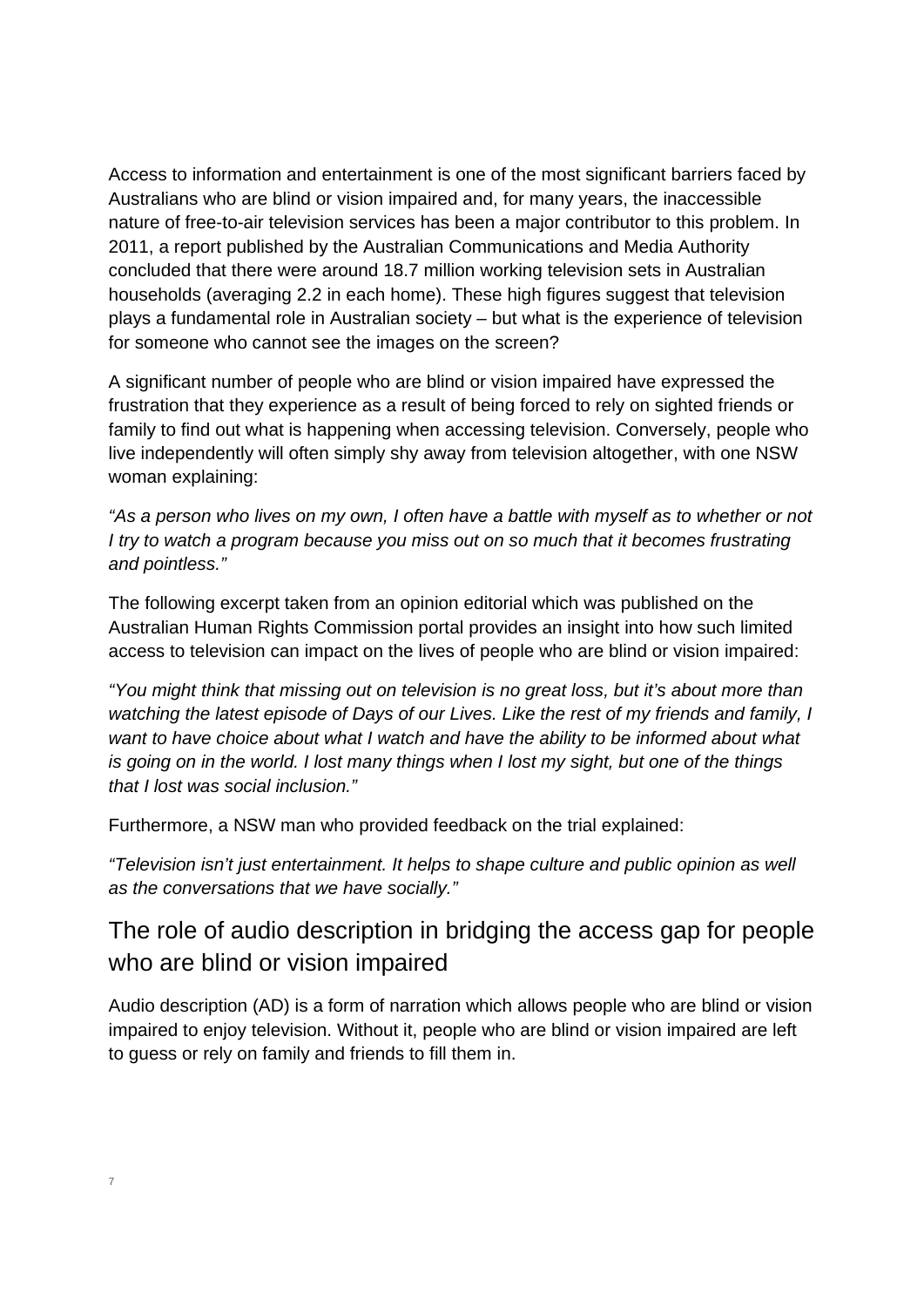Access to mainstream media, such as TV, DVDs and cinema through AD empowers people to be independent, gain knowledge, make their own choices and be active members of our society.

When considering the impact that AD can have on the experience of a person who is blind or vision impaired, it is important to understand that over time, many forms of media seem to have become less dialogue-driven and more visual in nature. This has been a common observation amongst consumers, with a male viewer from Western Australia writing:

*"The programs seem so fast paced and can jump from scene to scene very quickly and I had lost interest over the years because I couldn't access them."* 

Agreeing with this point, a New South Wales woman explained:

*"There are often long periods where there is no dialogue at all and without the AD, it's easy to completely miss the point."* 

To provide an example that may appeal to a wider audience, consider for a moment the opening sequence of James Cameron's *Titanic*. This sequence is entirely visual, with no dialogue to offer an insight into what is happening. How would you interpret such a scene if you suddenly found yourself unable to view the images on the screen? The following is an excerpt from the script which was used to describe this film, written by Di Langford for the RNIB's Talking Books Studios in the United Kingdom.

*"A silent film, faded by time, shows a gigantic liner leaving a crowded dockside. Smoke trails from the four tall funnels. On every deck, the rails are lined with excited passengers. As the ship slowly pulls away, women in simple shawls or elegant Edwardian fashions, men in cloth hats or tailcoats and top hats, wave farewell to the exuberant spectators assembled on the dock."* 

From this example, it is easy to see that for a person who is blind or vision impaired, a word is worth a thousand pictures. But it is not only the description of scenes, settings, actions and costumes that help to shape a person's understanding of a film or television program. In fact, the mere act of verbalising the credits at the end of a television program can serve to empower consumers who are blind or vision impaired through allowing access to the same information as their sighted peers. A New South Wales woman who participated in the trial on ABC1 explained:

*"When people refer to movies and TV shows, they'll often say 'that Marlon Brando movie' or something like that which makes it difficult because we often don't know who the actors are. I have really enjoyed having access to the credits for this reason."*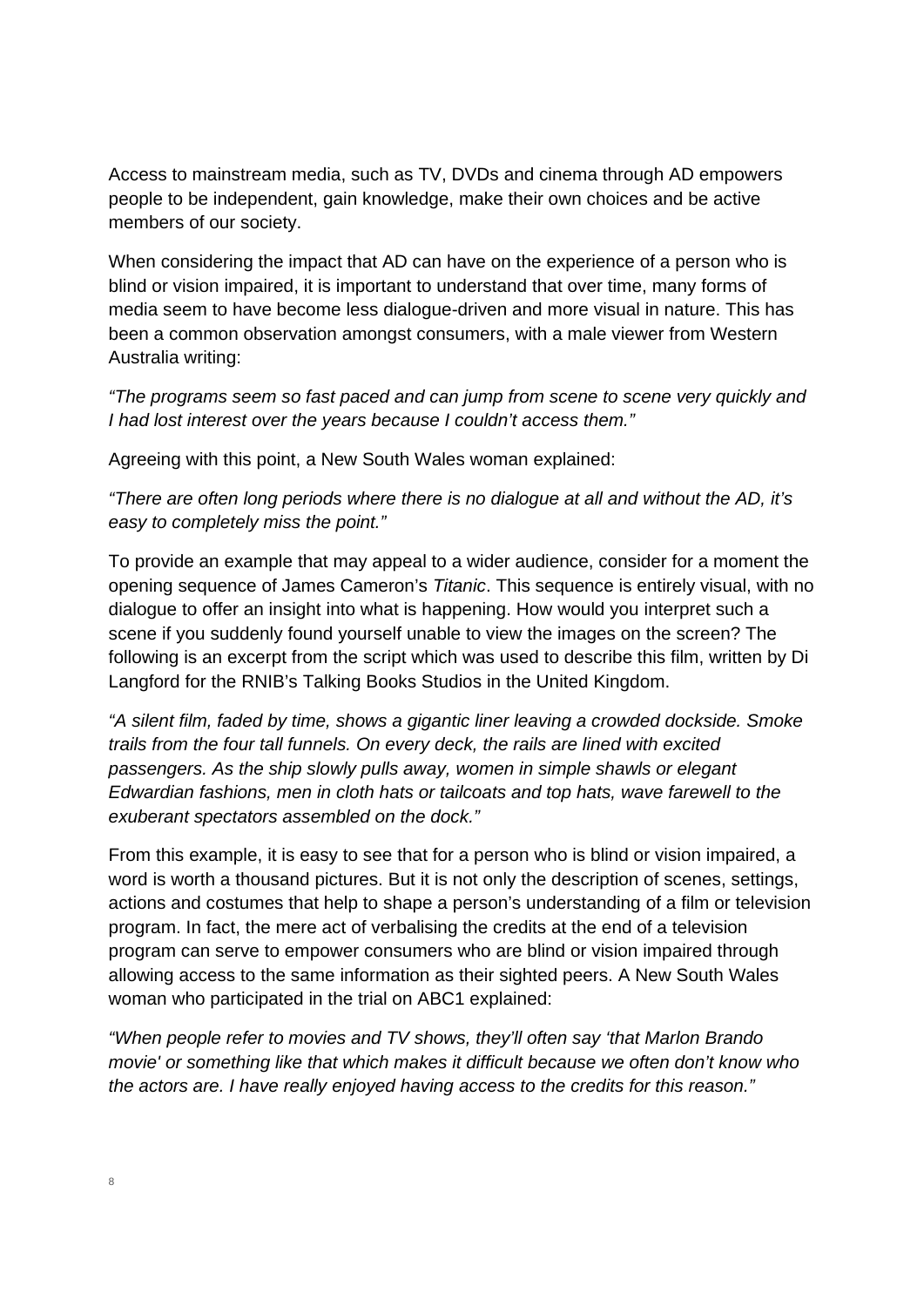A 1998 study that was undertaken by the American Foundation for the Blind found that consumers who viewed content with AD had experienced:

- A deeper understanding of televised materials and the visual world
- A higher level of enjoyment when watching television
- Enhanced feelings of independence
- A greater sense of social inclusion
- Relief of burden on sighted people that share the viewing experience

This last factor certainly warrants further consideration. As previously stated, many people who access television alongside sighted friends or family often feel as though they are a burden to others when they need to have something explained, as stopping to describe the visual elements on the screen can alter the sighted person's experience and enjoyment of a particular program. When asked about the experience of family members during the trial, a Queensland woman who is blind said:

*"I watched it with my husband and he didn't seem bothered by it. I think he was more relieved that he didn't have to keep explaining what was happening."* 

The enhanced level of social inclusion that was reported by participants in the 1998 study was also consistent with the experience of consumers who participated in the technical trial of AD on ABC1, with one participant noting:

*"The trial has opened my eyes to the sheer impact that television has on people's lives and the extent to which we are excluded by not having access to it."* 

Another viewer noted:

*"I realised the worth of television as social currency. When I catch up with the family for example, we might talk about other things as well, but a fair chunk of the conversation seems to revolve around television programs and I can finally participate in these conversations."* 

The role that AD can play in enhancing social inclusion for children who are blind or vision impaired was also considered, with a male viewer from Victoria explaining:

*"It would enhance the development of children to immediately participate and be included. TV is an important medium in Australia at social events where people get together. It would enhance the ability of blind children to understand the world around them – without that inclusion it would be hard to grow as a person."* 

#### Benefits of audio description for other viewers

History has shown that often the implementation of systems which are targeted towards people with a disability can lead to a number of flow-on benefits for the rest of society.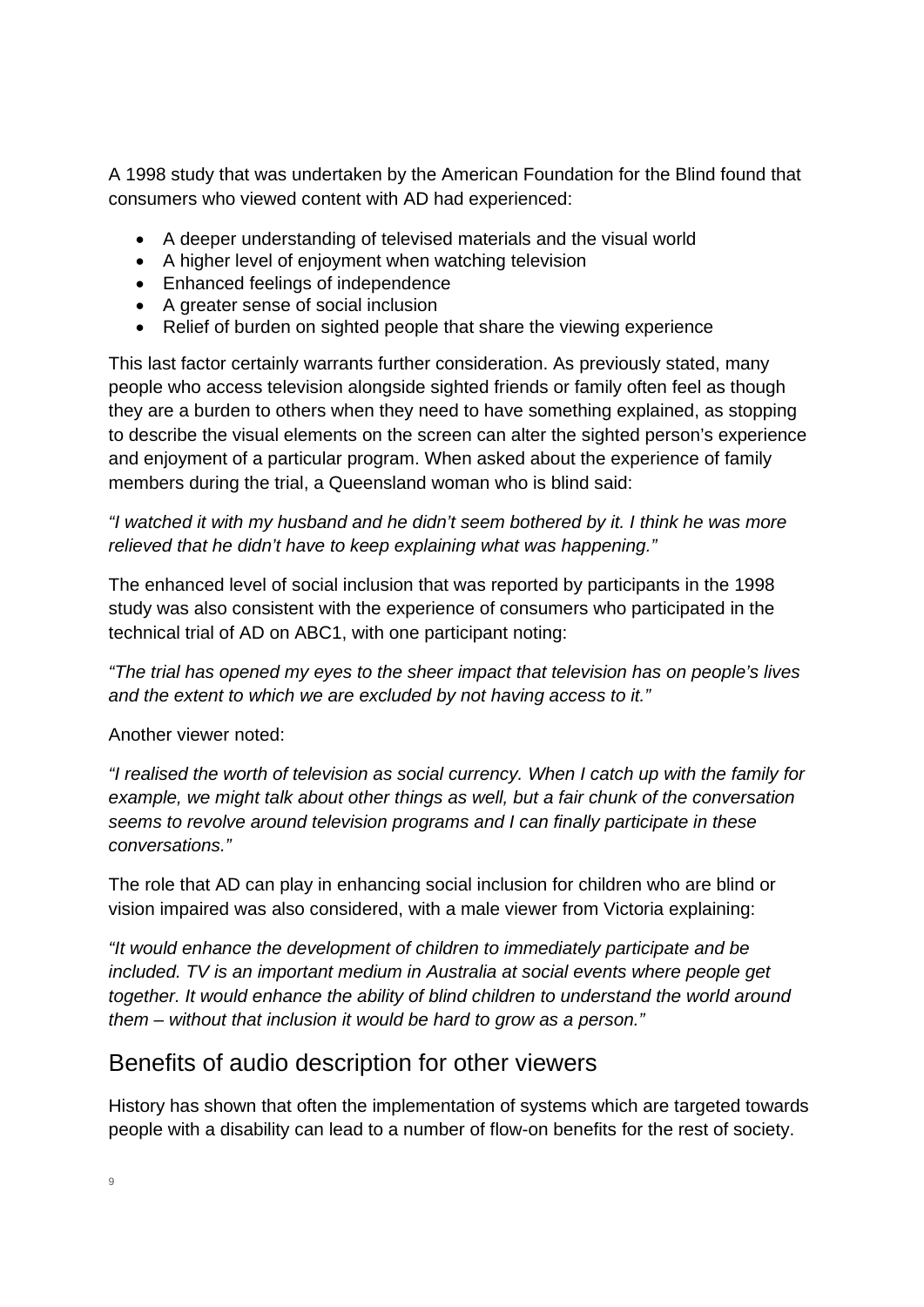An example of this is captions which can boost literacy for all students, not just those who are Deaf or hearing impaired. Similarly, while AD was originally intended as a service for people who are blind or vision impaired, it may also offer a number of benefits for sighted Australians.

As listening is one of the first steps in learning either one's own or a secondary language, AD can play an extremely important role in learning language for both children and adults. The human brain processes information from a number of sensory modalities including vision and hearing, and findings indicate that the brain's ability to accommodate new information is significantly enhanced when information is presented using both of these channels (Sector et al., 2008).

A Queensland woman who had participated in the trial explained:

*"My husband likes it as much as I do. He does not have vision impairment, but it allows him to follow the show easier and know who's who."* 

In providing extra descriptive detail through a secondary audio track, AD has also been seen to enhance general reading and writing abilities. Used as a teaching aid, studies have shown that it may improve vocabulary, concept development, background knowledge and language precision (Hoffner, Baker & Quinn 2008). AD can also help people with print disability, such as dyslexia, learning disabilities and colour blindness, by providing an alternative way of accessing a text and reinforcing information that is presented visually.

UK researcher Judith Garman provided insight into the positive impacts of AD on people on the autism spectrum in her article *Autistic spectrum, captions and audio description* (2007)*.* By combining visuals and audio, she found that AD can help create a complete picture for people who have autism, Asperger's, monotropism, attention deficit hyperactivity disorder (ADHD) and dyslexia.

The extra information provided through AD, which includes descriptions of people's temperaments, was found to assist people on this spectrum, who generally struggle to understand human emotions. It also helped reinforce information, such as people's names, which is something that people with autism can struggle with.

Further to these educational benefits, it seems that one of the largest audiences for an AD service may include those people, who for one reason or another, are unable to dedicate their full attention to the television screen. A 1995 study into television viewing habits which was undertaken by the ITC in the United Kingdom found that of 1000 respondents, 39% often or occasionally accessed television while undertaking other activities; such as cooking and cleaning (Independent Television Commission, 2005).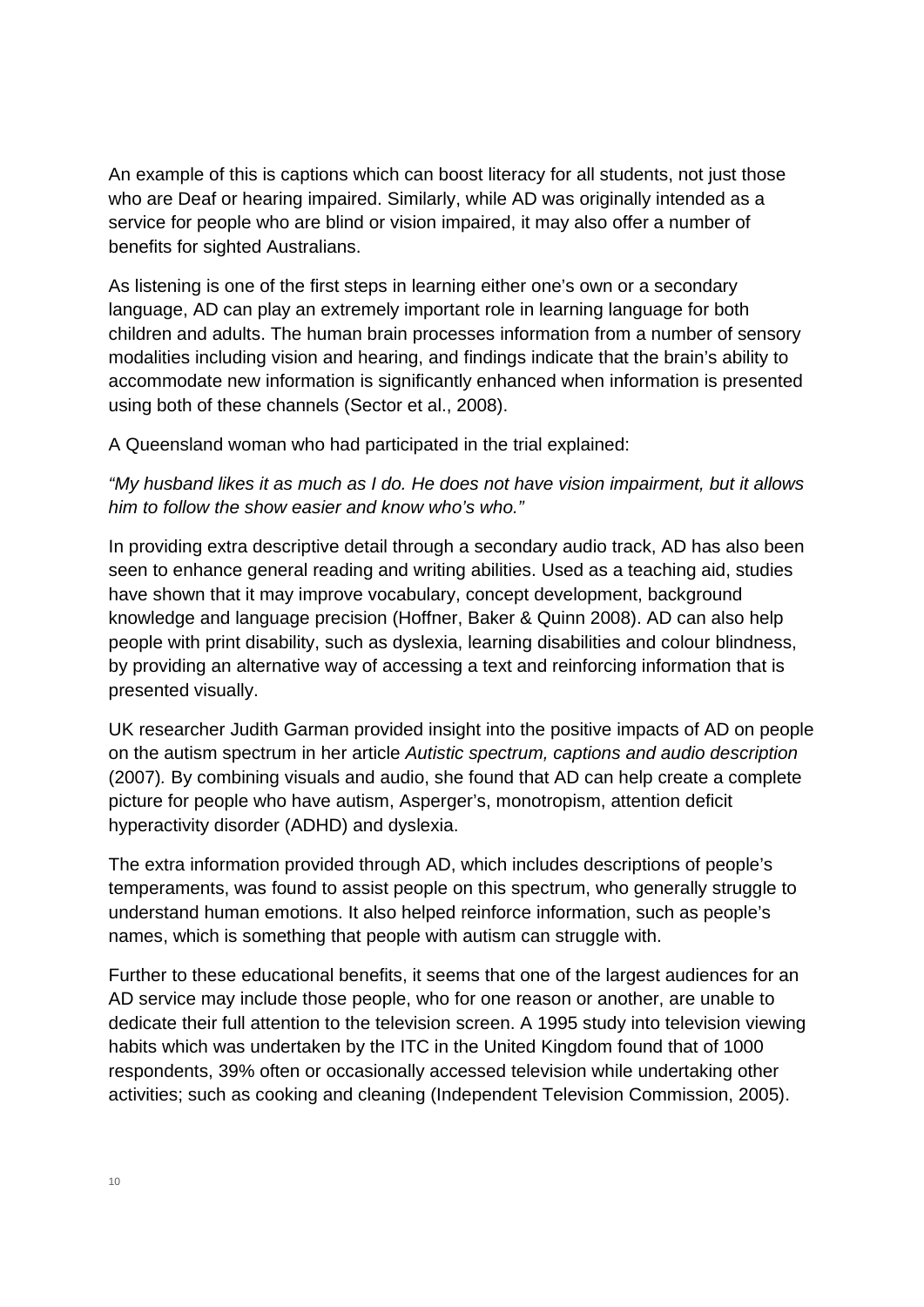This research also appears to be consistent with viewing trends in Australia, with a trial participant from New South Wales explaining:

*"One of my colleagues turned it on just to get a sense of what it was like. She said that she actually found it useful, because she didn't have to be right there in front of the television looking at it the whole time to know what was happening."* 

Another trial participant reported:

*"My wife thought it was great because she could follow what was happening while she was cooking."* 

## Support for audio description

#### **The 'It's as easy' as ABC campaign**

During the AD technical trial on ABC TV, Australian blindness and consumer organisations launched 'It's as easy as ABC', a national campaign promoting the importance of and demand for AD on TV, and urging Communications Minister Senator Stephen Conroy and ABC Managing Director Mark Scott to keep the service going.

The campaign saw over 30,000 postcards distributed around Australia addressed to Senator Conroy and Mr Scott, thanking them for the trial and asking them to keep AD going after the scheduled end date of 4 November 2012.



**The front of the campaign postcard**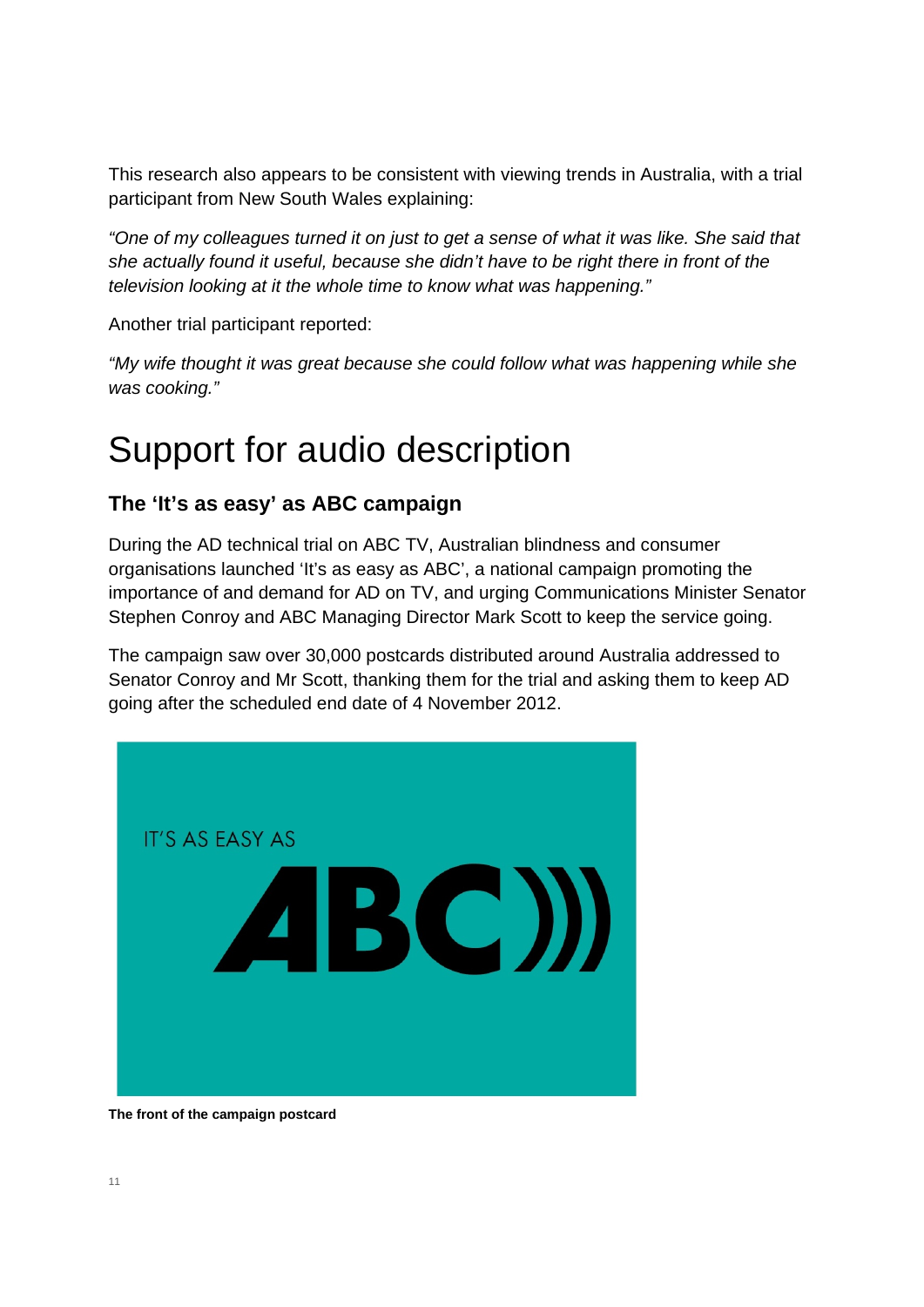Postcards were distributed with the support of 62 blindness and disability organisations nationwide and could be ordered online through the campaign website www.audiodescription.com.au or via supporting organisations. An email alternative was also available for accessibility.

Spokespeople for the campaign included Lauren Henley, Coordinator of Blind Citizens Australia's campaign to improve media access, Disability Discrimination Commissioner Graeme Innes and Maryanne Diamond, then President of the World Blind Union. The campaign gained coverage in mainstream and disability media and achieved considerable traction in social media, including Twitter and Facebook over the one month campaign period (2 October – 4 November).

The campaign was jointly run by Blind Citizens Australia, Vision Australia and ACCAN.

#### **Campaign statistics**

The total number of postcards ordered came to 30,020, including 4,352 requests through the website, and all others via phone or email. Total number of email alternatives sent to Senator Conroy and Mr Scott came to 233.

#### **Supporters**

The campaign gained the support of 62 organisations in the disability and blindness sectors, which distributed postcards through their networks and promoted the campaign to their members, staff and contacts.

#### **Media**

The campaign generated a number of media items, including in mainstream and disability print media and radio, to raise the awareness of the 'It's as easy as ABC' campaign and the ABC's AD trial generally.

Key media coverage included:

- An interview with Disability Discrimination Commissioner Graeme Innes that appeared in the *Sydney Morning Herald* and *The Age* newspapers' *The Guide* section.
- An interview with campaign spokesperson Lauren Henley on ABC Radio National's *Life Matters* program.
- An opinion editorial by Graeme Innes on the ABC's 'Ramp Up' portal.
- An opinion editorial by Lauren Henley on the Australian Human Rights Commission portal.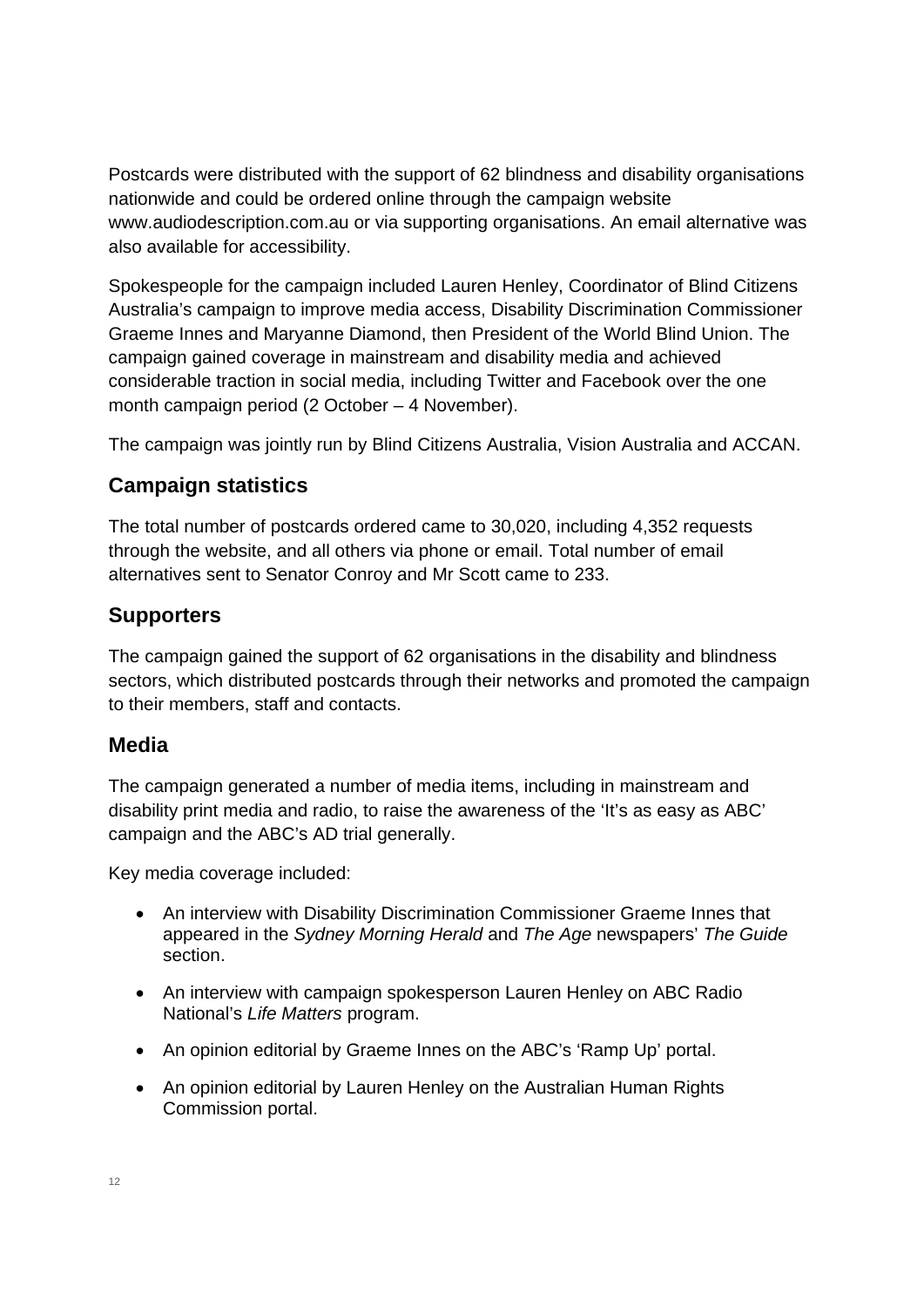## Assessing the ABC trial from the consumer perspective

#### Experiencing AD on Australian TV for the first time

The ability to experience AD on television for the first time through the commencement of the technical trial on ABC1 evoked a wide range of emotions amongst consumers. For those who have been blind from birth, the trial was a milestone event which allowed them to experience television independently for the first time in their lives. For people who had acquired vision loss later in life, the trial provided a somewhat different experience by allowing them to regain some of the independence and enjoyment that they had lost:

*"I've always had a bit of sight up until around four years ago, and after this time I just stopped watching television because it was all too hard to follow. Watching television*  was never a huge part of my life, but I definitely missed it and I'm enjoying having *access to it again.* 

#### *"For the first time in many years I have been able to follow a program on TV."*

Conversely, while many people with vision impairment may still be able to make out some of the images on the screen, the role that audio description can play in enhancing the experience for these viewers (through providing supplementary information that they may have missed out on otherwise) should not be underestimated. One woman with vision impairment writes:

*"Audio description is absolutely fantastic for us VIPs [vision impaired persons]. I thought I* saw not too bad on my very large TV. Experiencing programs with AD makes me *realise how much I've missed."*

Importantly, while there were no children's programs broadcast with AD during the trial, the AD service gave parents of children who are blind or vision impaired a glimmer of hope that one day their children would be able to experience the same level of access as their sighted peers, thus enhancing their level of social inclusion. A mother from Victoria explained:

*"My daughter is still young, but as she gets older I would love her to be able to enjoy shows the same way I do (and without ME doing our own AD!). So it's planning for the future for us!"*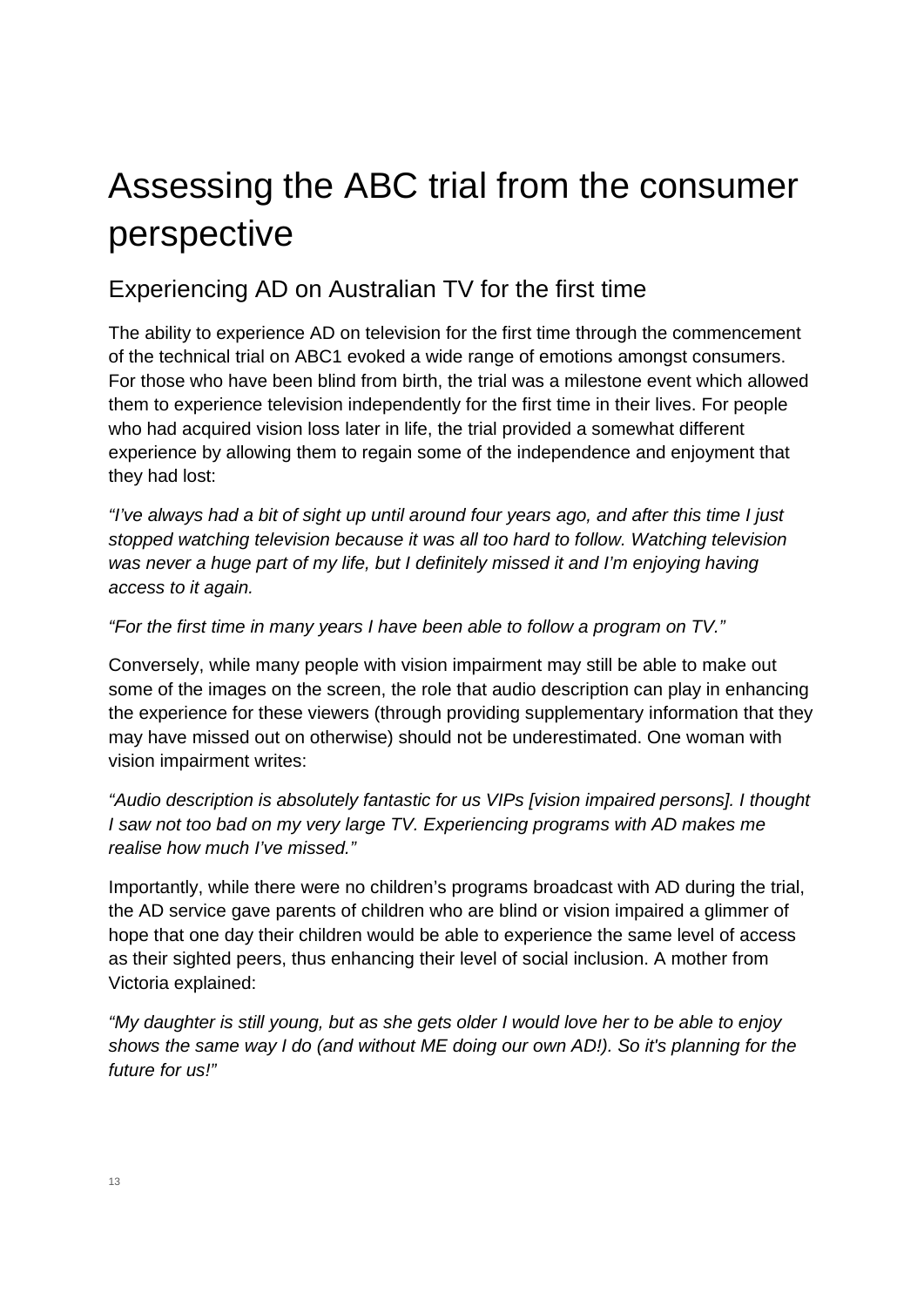During the teleconferences that were conducted by Blind Citizens Australia, participants were asked how they felt when accessing AD for the first time and what having access to television meant to them. Responses included:

*"It made me, as a blind person, feel like I am part of the world."* 

*"It has brought me into the living room with family and friends."* 

*"It was fantastic. I felt included."* 

*"It has given me more independence. I didn't have to rely on someone else to know what was going on."* 

*"It's absolutely fantastic. It has allowed me to spend time with my husband rather than him watching TV and me being on the computer."* 

#### Choice and quality of programs

Consumers felt that most of the content that was broadcast during the trial period was of a high standard; however they expressed some frustration with the choice of programs such as *Grand Designs* which were very dialogue-focused, and therefore did not lend themselves as readily to audio description.

When talking about the AD service, one member explained this perspective in greater detail, noting

*"I've found it to be more useful for some programs than others. For example shows like*  Grand Designs *didn't lend themselves well to AD and I didn't think it added to the experience of watching that show. The shows with complex scenes though, like Rake, are fantastic with AD and this show was brilliantly done."* 

Whether purchasing imported programs with AD or producing an audio track in-house for the Australian market, careful consideration should be given to the nature and suitability of content. The ABC can gain a greater understanding of the needs of consumers who are blind or vision impaired by ensuring that there is significant consumer input into the selection of programs for any future AD service. As one viewer noted:

*"If we only get a few hours of content each day, they need to make sure it's not wasted on a show that doesn't really lend itself to audio description. It has to be beneficial."* 

Further to this point, some viewers felt that the information that was conveyed through the AD service did not always reflect the visual elements that were most crucial to the story. One woman said: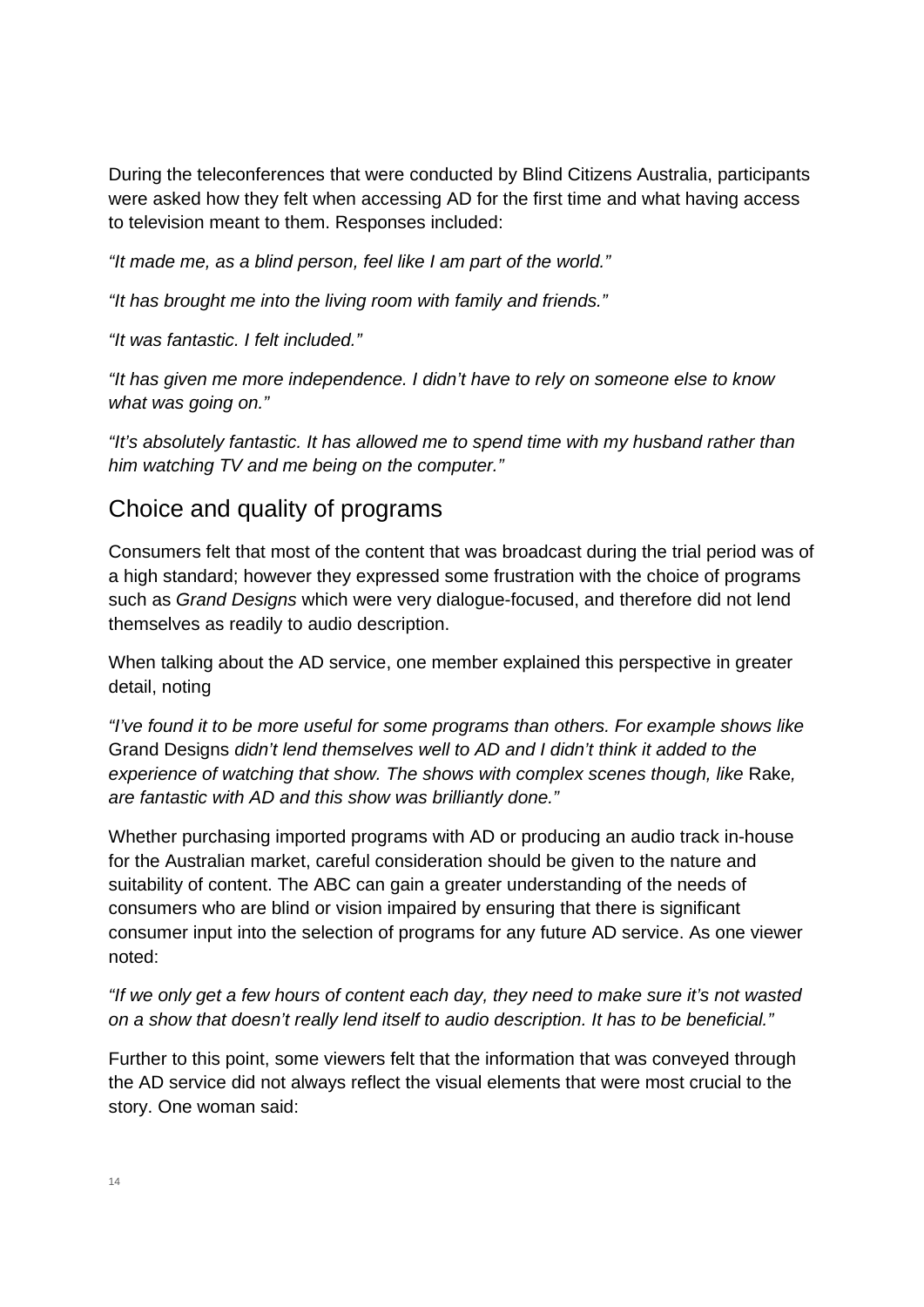*"Sometimes they left out information that's really important. The audio description needs to be able to set the scene from the very beginning of a program."* 

Another trial participant told us:

*"There were instances where scene changes were not communicated quickly enough and I was left confused."* 

Similarly, the voice and tone of the describer was noted to occasionally influence the experience of a program. One woman who had participated in the trial noted:

*"I often find it annoying when the tone used by the describer is not consistent with the tone of the actual program."* 

This seemed to be a feeling that was shared amongst consumers, with another woman explaining

*"Sometimes the description can be a bit mechanical which makes it a less enjoyable experience."* 

These factors further demonstrate a need for the Government to undertake measures to ensure that an AD service that is implemented in the future is relevant to the Australian context and meets the needs of the wider blind and vision impaired community. Internationally, there are varying schools of thought on how an AD service should be delivered, with inconsistencies between guidelines used to determine the production of AD overseas.

There is often a great deal of debate over whether describers should remain objective, or move towards a more interpretive approach. As a result of this debate, the blindness sector wishes to reinforce the importance of consumers being involved in these discussions prior to the development of Australian guidelines to help guide the practice of AD for the Australian market.

Additionally, the majority of trial participants who had provided feedback to blindness organisations had raised concerns about programs such as *Australian Story*, which is relatively easy to follow for the most part but does not include the verbalisation of onscreen announcements that appear at the conclusion of the program. On-screen announcements are also relevant to a number of news programs where a person may be interviewed and their name is presented on-screen. As expressed by one viewer:

*"I'd get so much out of one day having AD of the captions that come up saying who certain people are speaking on certain issues. I actually used to think that everyone else but me just knew who these people being interviewed and commenting on news issues were."*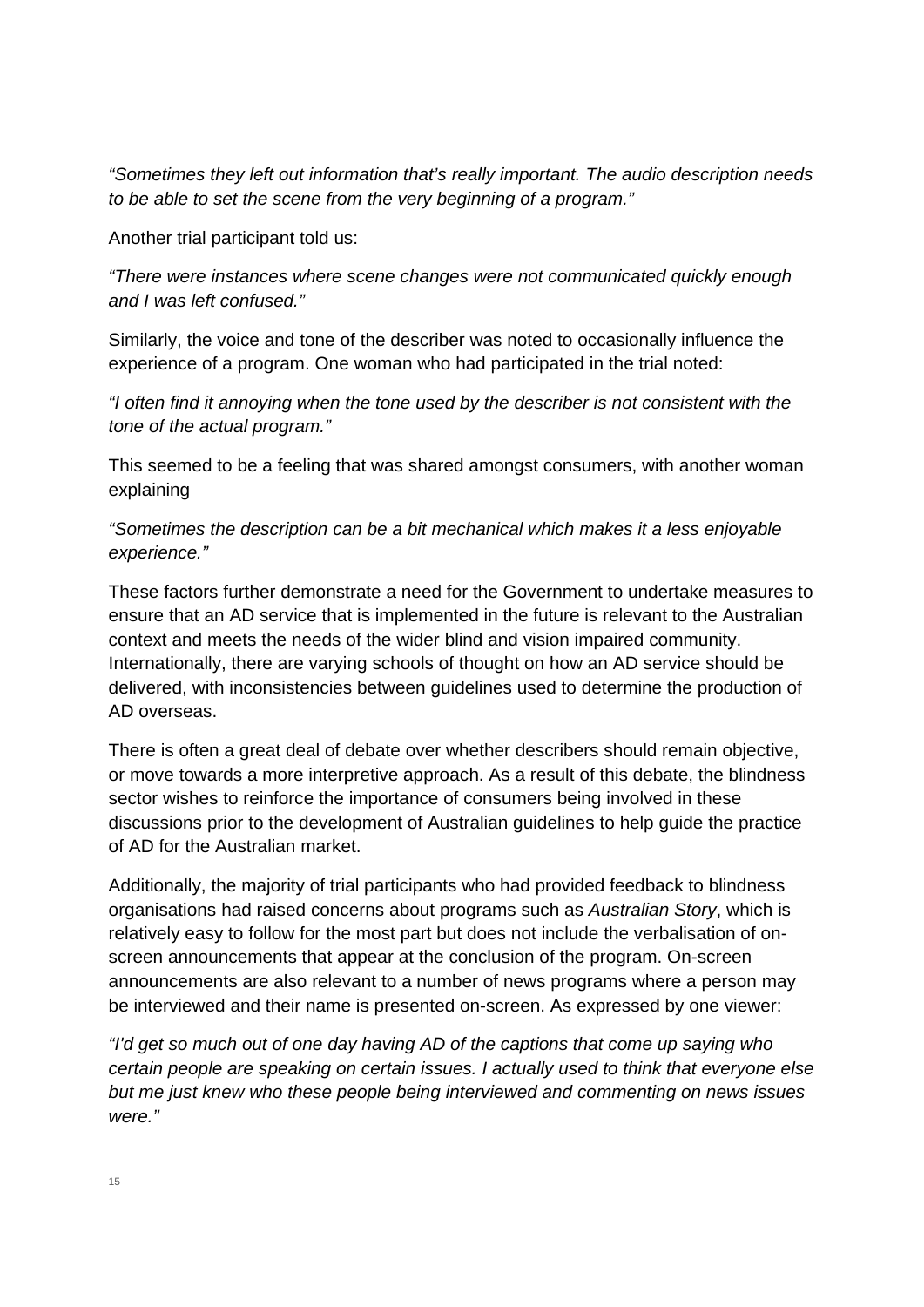#### Broadcast time

The majority of people who participated in the trial felt that the broadcast of content during peak hours provided sufficient choice for viewers and it was noted that there were several programs on during weekends, which appealed to most viewers. On evenings when there was no content broadcast at all, however, trial participants felt extremely disappointed and excluded from their regular viewing pattern.

Some consumers raised concerns that restricting the AD service to prime time did not properly acknowledge the role that AD could play in bridging the access gap for children who are blind or vision impaired. As one woman explained

*"I think that children could have benefited from the service if there was children's content available. I have just come into contact with a seven year old girl who is completely blind and she is just so isolated and excluded."*

As there were many barriers that prevented people from participating in the trial, which will be explored in greater depth in the next section of this report, some blindness organisations had reported trying to set up demonstrations so that interested consumers could come and experience AD on television during the trial period. The timing of described content did not, however, allow for such events to be organised within business hours.

Discussion on the topic of timing also led to concerns regarding the accessibility of the ABC's online catch-up service, with one participant noting:

*"I often find that I might not be able to access a program at the time that it is broadcast, so I have tried to access that television program online using I-player, the ABC's catchup service. I was frustrated though because at this stage, the catch-up service does not include audio description."* 

### Some teething problems for viewers

While the AD service was embraced by the blind and vision impaired community with great enthusiasm, it is important for the Government to understand that there were still several issues which may have prevented consumers from participating in the trial.

In essence, this demonstrates that the number of people who tuned into the trial does not accurately reflect the greater demand for an AD service.

As one consumer wrote:

*"It is essential that AD continues so that people have time to acquire the equipment to receive it. Any lack of take-up should not be seen as disinterest."*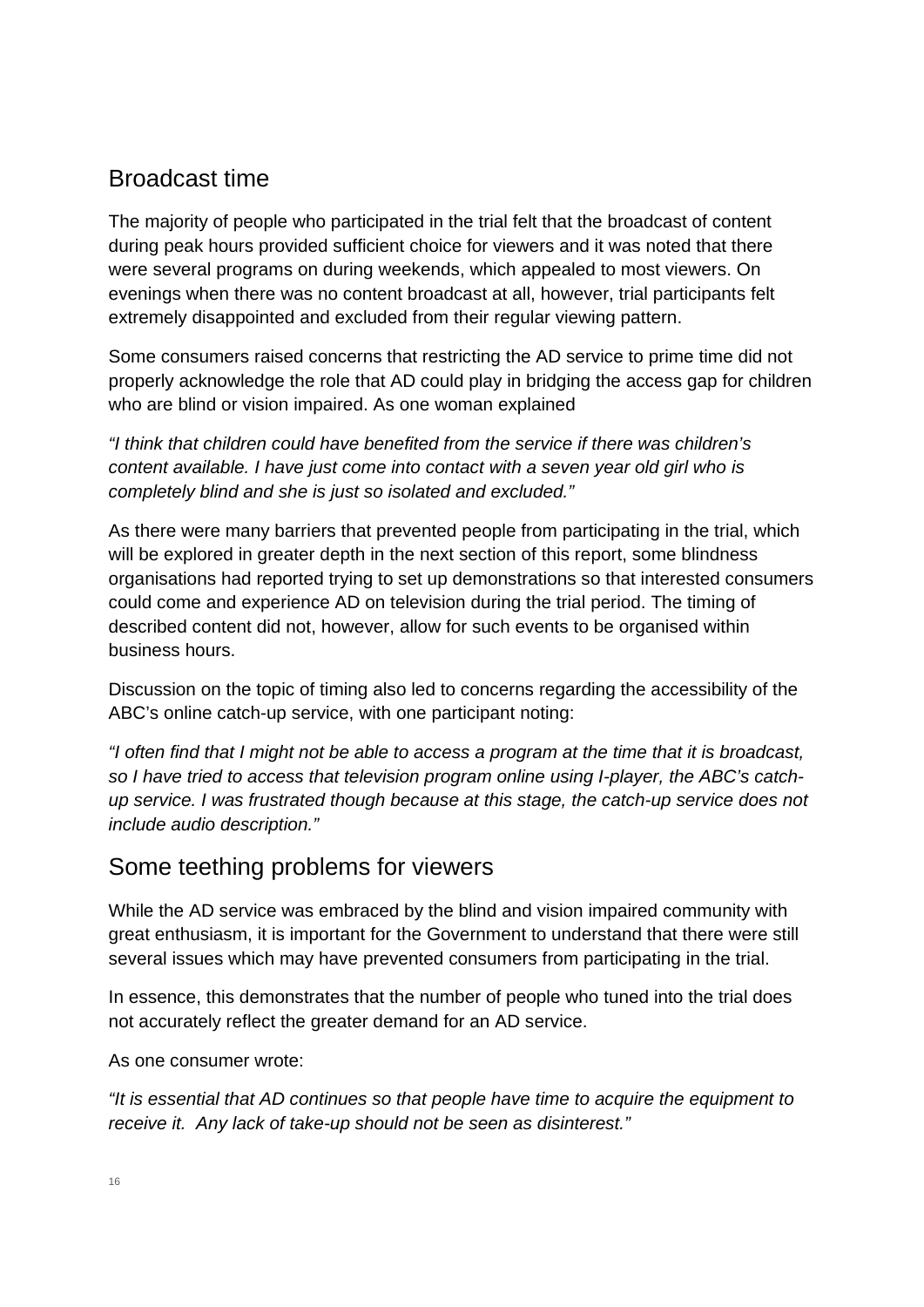Blind Citizens Australia conducted a teleconference which was specifically targeted at consumers who had not been able to access AD during the trial. These participants were asked whether or not they would have used AD had they been able to access it and what it would have meant to them.

#### Responses included:

*"If I had AD, my nights could be a lot better spent because I would be able to get the background of what is going on and be part of a group and not have them tell me what is happening. It would make you feel like you are part of the system. At the moment, I feel like we are excluded from the system."* 

*"Yes I would have. It would mean that I have the same access to the content that sighted people have access to and that's very powerful."* 

#### Knowing what equipment was compatible to receive audio description

As the Government is aware, a consumer's ability to access receiver-mixed description is dependent upon two factors:

- 1. The consumer having made the transition from analogue to digital technology and
- 2. The consumer having access to a digital television or set-top box that has the ability to access receiver-mixed description

Consumers who are blind or vision impaired experienced significant confusion when trying to determine whether or not their equipment was capable of receiving AD. In the media release announcing the trial which was issued by DBCDE on 22 February 2012, it was indicated that the final report from Australian Digital Testing would be completed by March 2012.

While we understand that the delay with the release of this report was a result of ensuring that the information published was accurate and reliable, the fact that the report was not published until July did not allow a significant enough window of opportunity for blindness organisations to promote the findings of the report to their members as effectively, which could have resulted in greater uptake of the trial.

#### Accessibility of the user guides and on-screen menus

The digital nature of the user guides also posed an additional problem for some consumers, as many people who are blind or vision impaired still face significant barriers to accessing computers and the internet. One woman explained: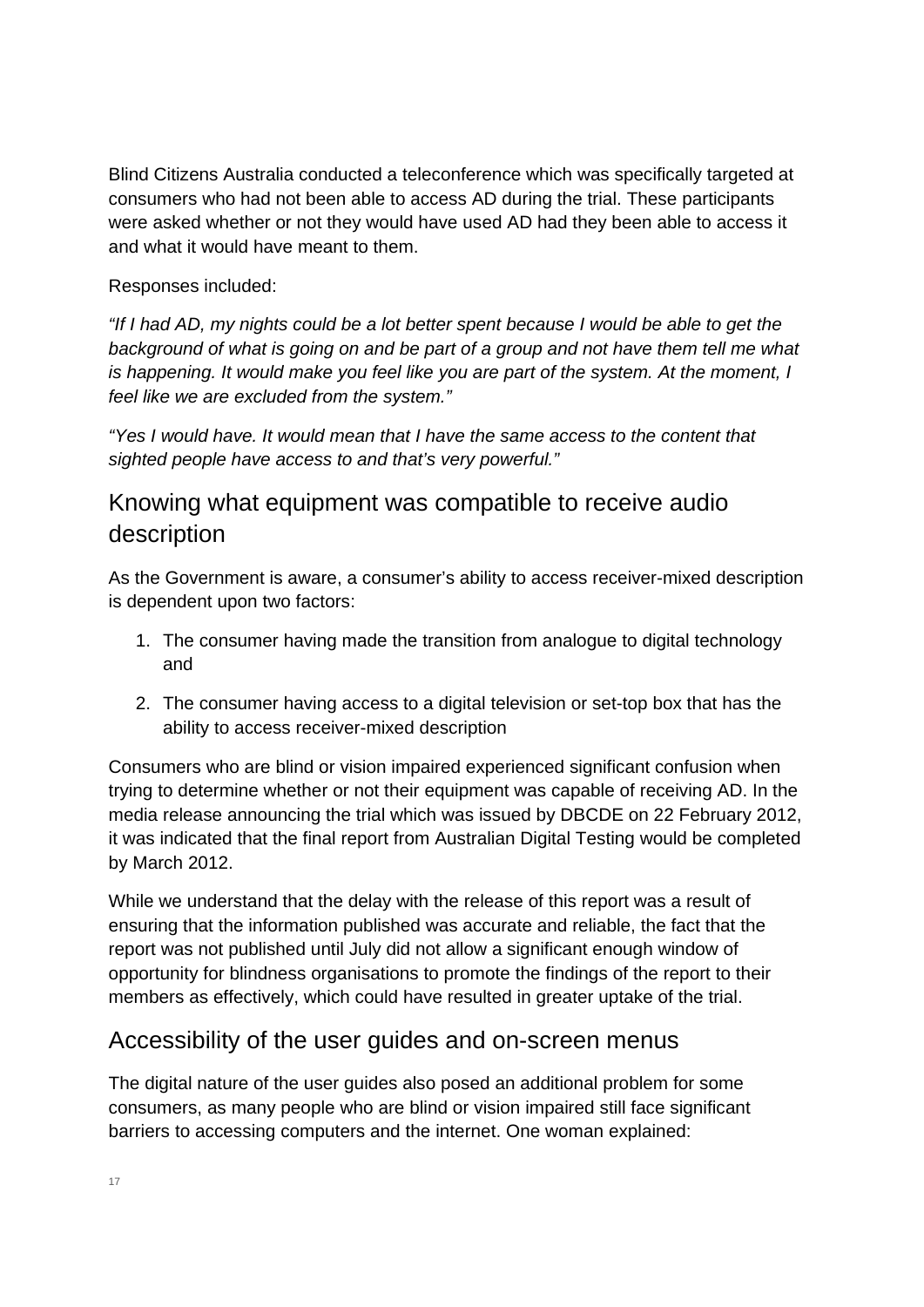*"I didn't find the user guide helpful because it could only be accessed online. I don't use the internet and there was no phone number that I could call to find out this information."* 

Additionally, a number of members have reported either not being able to access the trial at all, or having missed out on the trial for a number of weeks due to not being able to navigate through the on-screen menu independently to turn on the AD

*"I didn't have enough time to find out whether or not my TV had audio description because I had to wait for someone sighted to come and tell me."* 

### Set top boxes and digital TV compatibility

Those members who had access to either the Hills or the Bush talking set-top boxes reported that they were able to tune into the trial independently and easily. However, the status of talking-set-top boxes under the Household Assistance Scheme (HAS) also served to prevent many people from accessing AD during the trial period as people living in regions that switched to digital prior to June 2012 were still awaiting the retrofit of talking boxes and there were still several areas whose residents could not yet opt into the scheme, as switchover was yet to occur in their region. One individual explained:

*"Our geographical area (including upper Spencer Gulf in South Australia) was the second region in Australia to be 'switched over to digital'. At that time talking set top boxes were not available; these were first trialled in the next area to be switched over (e.g. country Victoria). I did not request a set top box through the HAS as I did not want to acquire yet another remote control with yet another lot of buttons to memorise in order to operate it. Instead I purchased a digital television and unfortunately this brand is one of those that do not have the capacity to access the AD trial on ABC1."* 

As with the above example, there were a number of consumers who had already made the transition to digital television but were unable to participate in the trial due to their equipment not being compatible with the receiver-mixed description service. These consumers were also ineligible for the HAS so were unable to obtain a talking set-top box which would have allowed them to access the AD service.

A woman noted her frustration with this situation, saying:

*"I didn't get a talking set top box from the Government so therefore we couldn't evaluate the trial. We were very disappointed about that."* 

In addition to the HAS, both the Bush and Hills talking set top boxes were available for purchase for \$199 through Vision Australia and some retail outlets. Blind Citizens Australia and Vision Australia are aware that quite a number of people who are blind or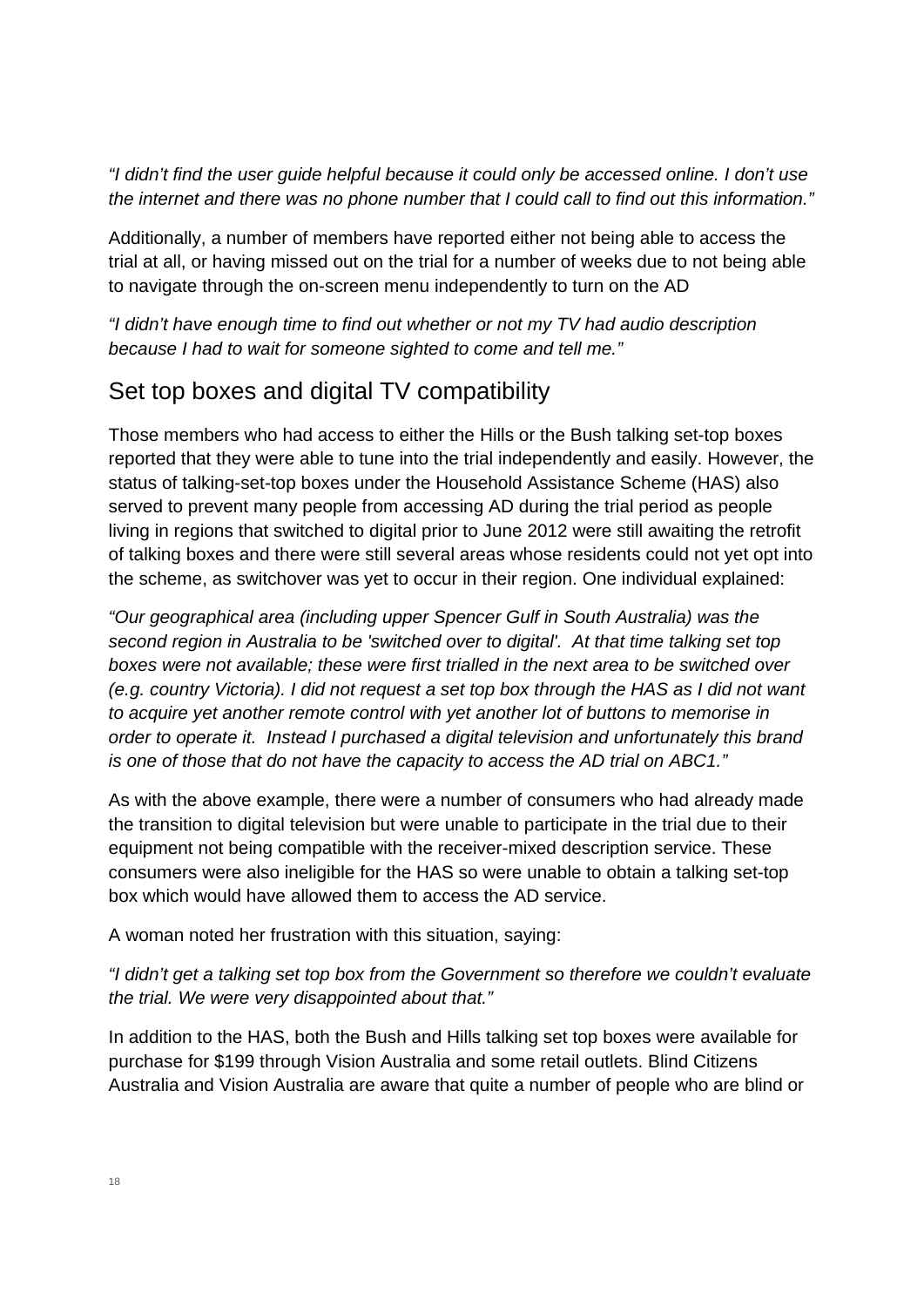vision impaired specifically purchased a talking set top box so they could participate in the trial, with stocks of boxes unavailable towards the end of the trial.

Some people, however, were deterred from purchasing a talking set top box due to the cost and the knowledge that they would only be able to access AD on television for a 13 week period. For people whose sole income is the Disability Support Pension (Blind) or the Age Pension (Blind), spending \$199 on an appliance that may only benefit them for 13 weeks is not economically sensible. There was also uncertainty about when a free talking set top box would be provided.

Furthermore, an issue for some people who did purchase regular or talking set top boxes was installation (connecting them to the television), which often required sighted assistance that in some cases was not available.

#### **Promotion of the audio description trial**

Leading up to the commencement of the trial, the audio description service was only advertised through blindness organisations such as Blind Citizens Australia and Vision Australia and via Media Access Australia. While blindness organisations aimed to disseminate as much information as possible to their members and clients to ensure that they were well-prepared for the trial, it is important to understand that a number of Australians who are blind, vision impaired or may otherwise benefit from audio description on television may have no affiliation with blindness organisations at all.

This concern was consistently raised in feedback provided to blindness organisations during the trial. Feedback included:

*"There wasn't enough advertising around the trial. It wasn't really promoted at all apart from through blindness agencies."* 

*"I spoke to quite a few people telling them about it, and they didn't know at all. Very disappointing and a shame."* 

*"I get most of my news by radio and it didn't come over radio."* 

In discussions with the blindness sector leading up to the trial, the ABC indicated that a voiceover announcement would be implemented prior to each described program to inform consumers that the audio description feature was available. While this voiceover message was broadcast prior to some programs, it was not utilised to its full capacity and the majority of programs did not include this announcement.

We believe that the promotion of the trial through the ABC's many communications mechanisms would have allowed a far greater take-up of the audio description service.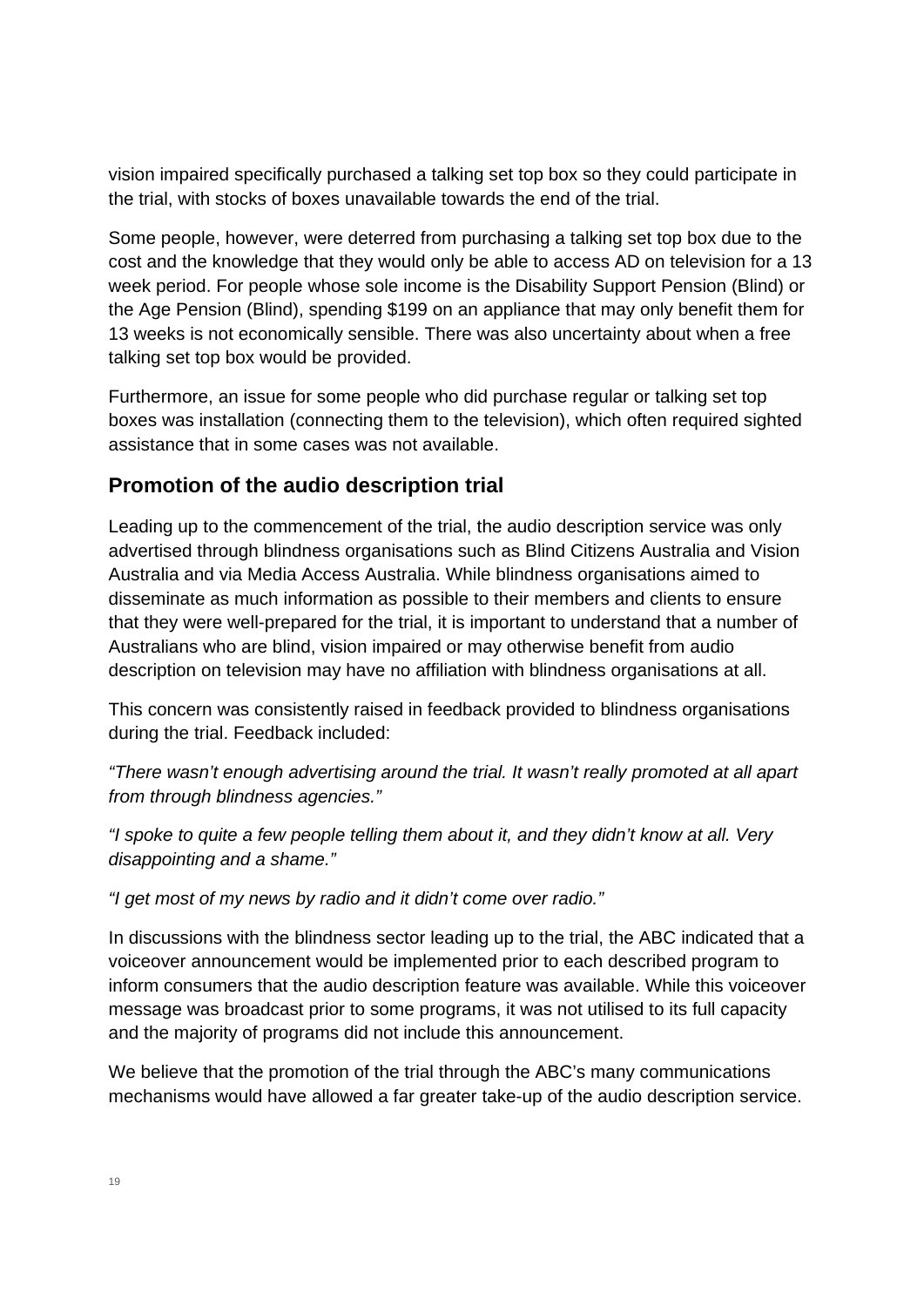We encourage the ABC to give further consideration to this issue when investigating options for introducing a permanent service in the future.

For those people who did have access to a suitable television or set top box, there were still further barriers that negatively impacted on their ability to access content with description during the trial. The ABC's occasional delay in updating the online program guide was one issue that was raised by members, with a New South Wales viewer explaining:

#### *"There were a few instances where the content on the website had not been updated and so you had no way of finding out which programs would be broadcast that week."*

Additionally, as was the case for the user guide which was published by Australian Digital Testing, the online nature of the program guide posed a problem for those people who are blind or vision impaired who are unable to access the internet. During teleconferences that were conducted by Blind Citizens Australia, participants without internet access were asked how they found out what programs would be described. One woman said:

*"I just left the audio description switched on, so if I came across a program that had audio description it was only by chance. I didn't actually know what would be on ahead of time."* 

Other consumers reported using this same approach, with a New South Wales woman saying

*"I did the same thing. It was a bit difficult and it would have been nice to have known what was on in advance."* 

To try and provide an alternative option for those consumers who did not have internet access, blindness organisations provided the phone number for the ABC's Customer Service Line (13 99 94) which was referenced on the webpage for the audio description trial. Those consumers who did phone this number to try and determine what programs were scheduled to be broadcast with audio description found that staff, in general, did not have any awareness about the trial and were therefore unable to offer assistance. One woman explained:

*"When I called to ask about it, nobody knew anything about the trial."* 

The ability of people who are blind or vision impaired to be able to access information via smart phone technology was also not considered during the trial, with one viewer noting: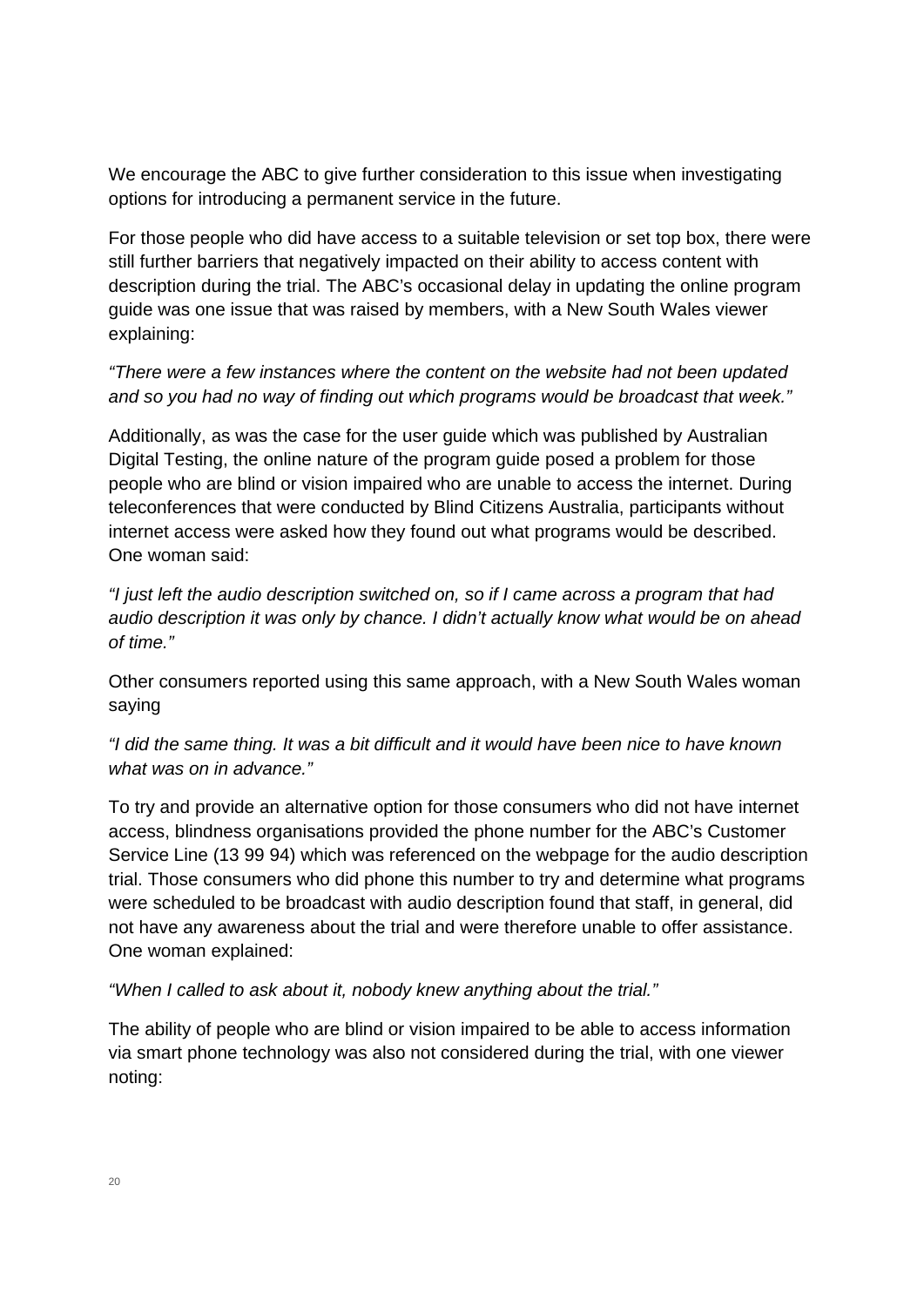*"I have the mobile app for the ABC's program guide and I found that information about which programs were going to be described was rarely included. I mostly had to rely on sighted help which kind of defeated the purpose."* 

Most consumers who provided feedback on the trial indicated that they would have found it useful if there was a telephone number that they could have called to find out what programs were going to be broadcast. Some trial participants living with sighted friends or family also felt that it would have been beneficial for information about described programs to be available in hardcopy form, with one woman explaining:

*"I'm not the best computer user and I had a lot of trouble accessing information about what was on. It would have been useful if they included information in the program guide that comes with the paper, like they do for captioning."* 

Additionally, those viewers who were able to access the trial through one of the set top boxes manufactured by Bush Australia or Hills experienced some confusion when trying to determine which programs would be broadcast with AD, as the box would announce that audio description was available for programs that didn't actually include the audio description feature. It is our understanding that this was the result of the ABC not correctly setting up the profile for the audio description service and it is our hope that, in the future, this problem will be resolved.

### ABC audio description survey

Consumers who are blind or vision impaired have expressed some concern at how the data collected from the ABC's audio description survey might be used to shape the delivery of a permanent audio description service in the future. These concerns stem from two factors:

- 1. The aforementioned barriers that prevented a higher take-up of the audio description service during the trial and
- 2. Several barriers that consumers experienced when attempting to provide feedback via the ABC's audio description survey.

While we commend the ABC for implementing a phone alternative to the online survey to accommodate the needs of those consumers who may be unable to access the internet, an alarming number of people have reported experiencing difficulty when trying to provide feedback over the telephone.

The process for providing feedback over the telephone required the viewer to phone a designated survey line using the number 1800 616 882. A recorded message would then give a voice prompt for the viewer to leave a voice message with their name and phone number so that someone could return their call.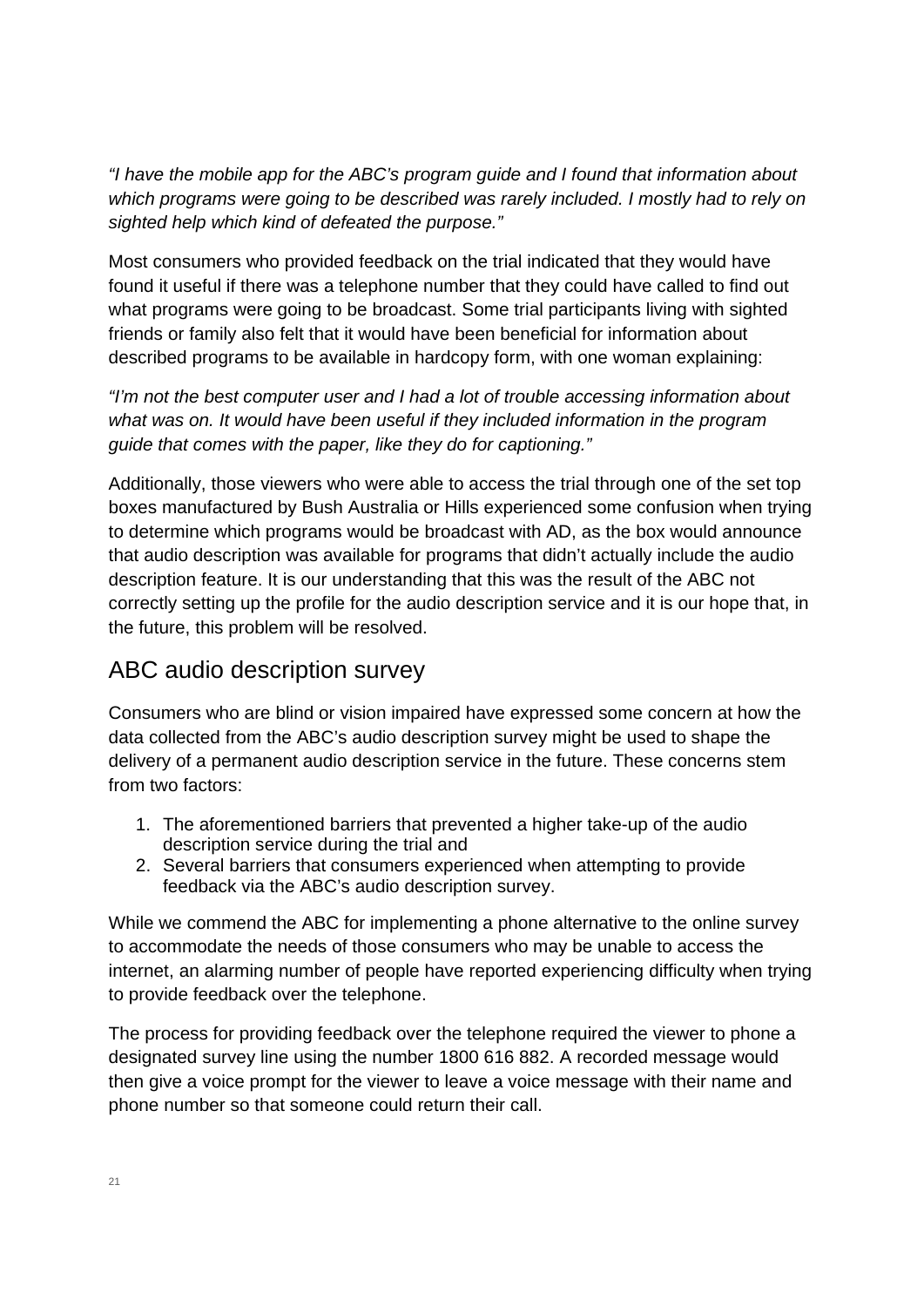Blind Citizens Australia had received several complaints during the trial period from people who had left messages on the 1800 number and had waited several weeks without their call being returned.

A New South Wales man explained:

*"I called and left a message last Wednesday but I'm still waiting to hear back. I called again on Friday and Monday, but still haven't had my call returned."* 

A South Australian woman also explained:

*"I have just left my 3rd message on the ABC 1800 number, trying to give my feedback. Hopefully there is a glitch on their side and others may not have experienced this."* 

Alternatively, trial participants who were able to access the online survey noted that while they had been able to complete the survey using magnification or screen reading software (which reads information displayed on a computer screen audibly), there were still some barriers to accessibility which they were required to navigate around; such as some page elements being labelled incorrectly.

Vision Australia had offered to work with the ABC to ensure that these accessibility issues were addressed, however the ABC failed to take advantage of this offer and did not implement any changes to attempt to improve the accessibility of the survey. As a result, some viewers were unable to complete the survey at all. As one Victorian member noted:

*"I decided to go ahead and fill out the ABC's online survey. I became most frustrated and discarded my response form when, as I reached the final page "About you", the website timed out and I was unable to continue. You may like to please bring this to the attention of the ABC advising them that people with low vision, or those who use screen readers, are not as fast at filling in online forms and that if they wish to have responses from us, they will need to give us time to provide them."* 

Some viewers were deterred by the survey questions relating to visual acuity and said that they did not understand why this level of information was needed. Nonetheless, the acuity figures adopted by the ABC were not consistent with the figures that are usually used to measure visual acuity in Australia and instead, reflected those that are referenced in the United Kingdom. This left participants very confused as they, in most cases, did not have any understanding of the figures that were being used and how they applied to their own vision condition.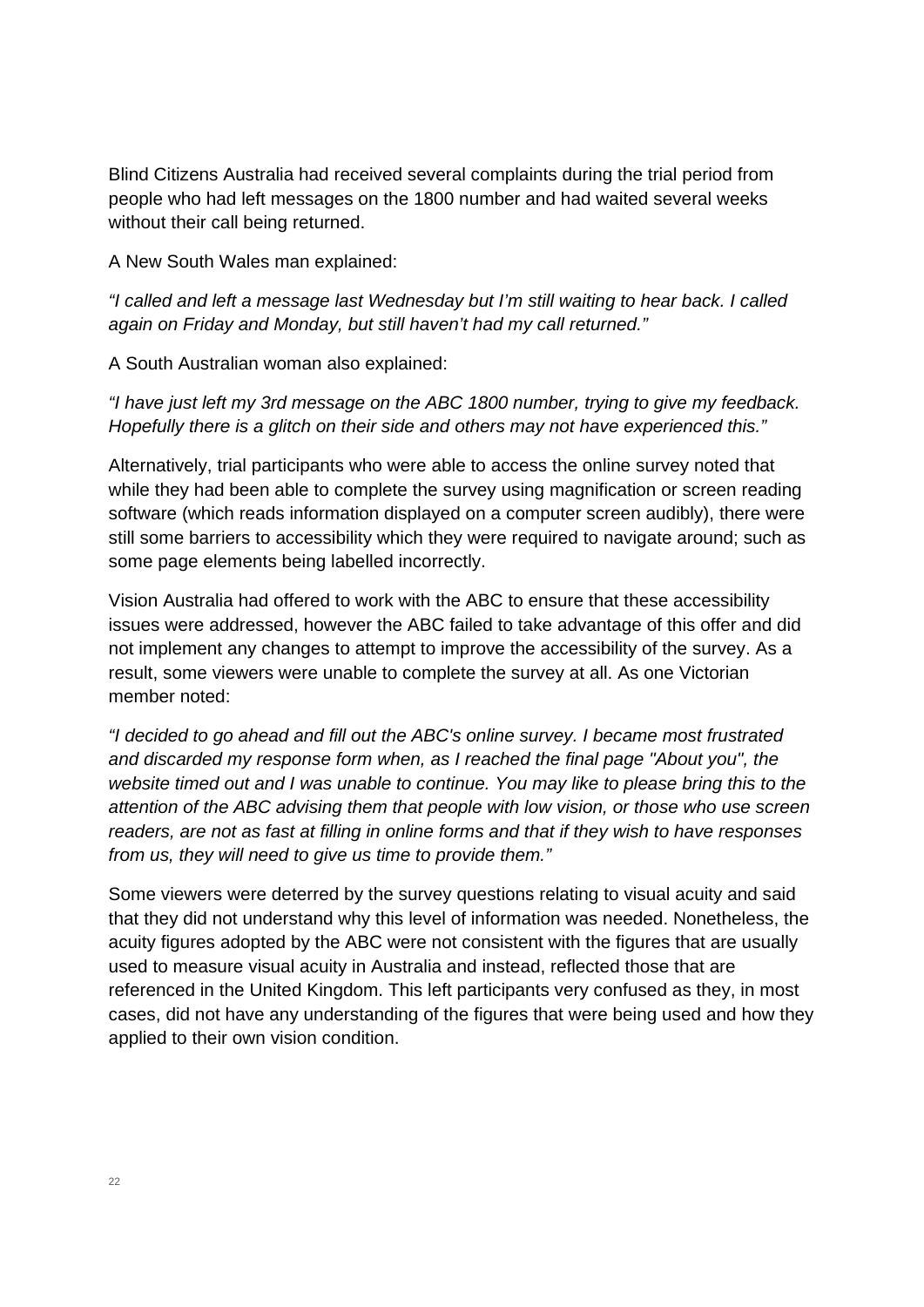One woman from QLD stated:

*"There were questions around visual acuity that were a bit out of place. I didn't understand why they needed that sort of information."* 

Additionally, blindness organisations were provided with a link to the audio description survey at the commencement of the trial and asked to promote this information through their networks. This caused confusion for consumers, however, when the ABC changed the link to the survey several weeks into the trial, meaning the link that had originally been provided to blindness organisations was no longer active.

All of these factors further reinforce the need for Government to engage more closely with the blindness sector prior to the implementation of a permanent service on ABC1, to ensure that processes are relevant to the Australian context and meet the needs of the wider blind and vision impaired community.

# How does Australia compare internationally?

### UK

Audio description was first trialled on British TV in 1994. Ofcom, the communications regulator, currently sets the minimum amount of audio described programming for channels (both free-to-air and subscription TV) which have been broadcasting on digital for 10 years at 10%. Sky Television and Channel 4 have, however, volunteered to do 20% on all their channels, and other channels, including the BBC, also regularly exceed 10%.

### US

AD was made mandatory in 2000 with a ruling by the Federal Communications Commission (FCC), which stated that the four largest free-to-air TV networks and five largest cable channels had to broadcast 4 hours of AD per week. This ruling was struck down in 2002 after a legal challenge by the Motion Picture Association, but some networks continued to provide AD.

The FCC's ruling was reinstated as one of the key provisions of the *21st Century Communications and Video Accessibility Act of 2010*, which was signed into law by President Obama in October 2010. AD rules came into effect again on 1 July 2012, with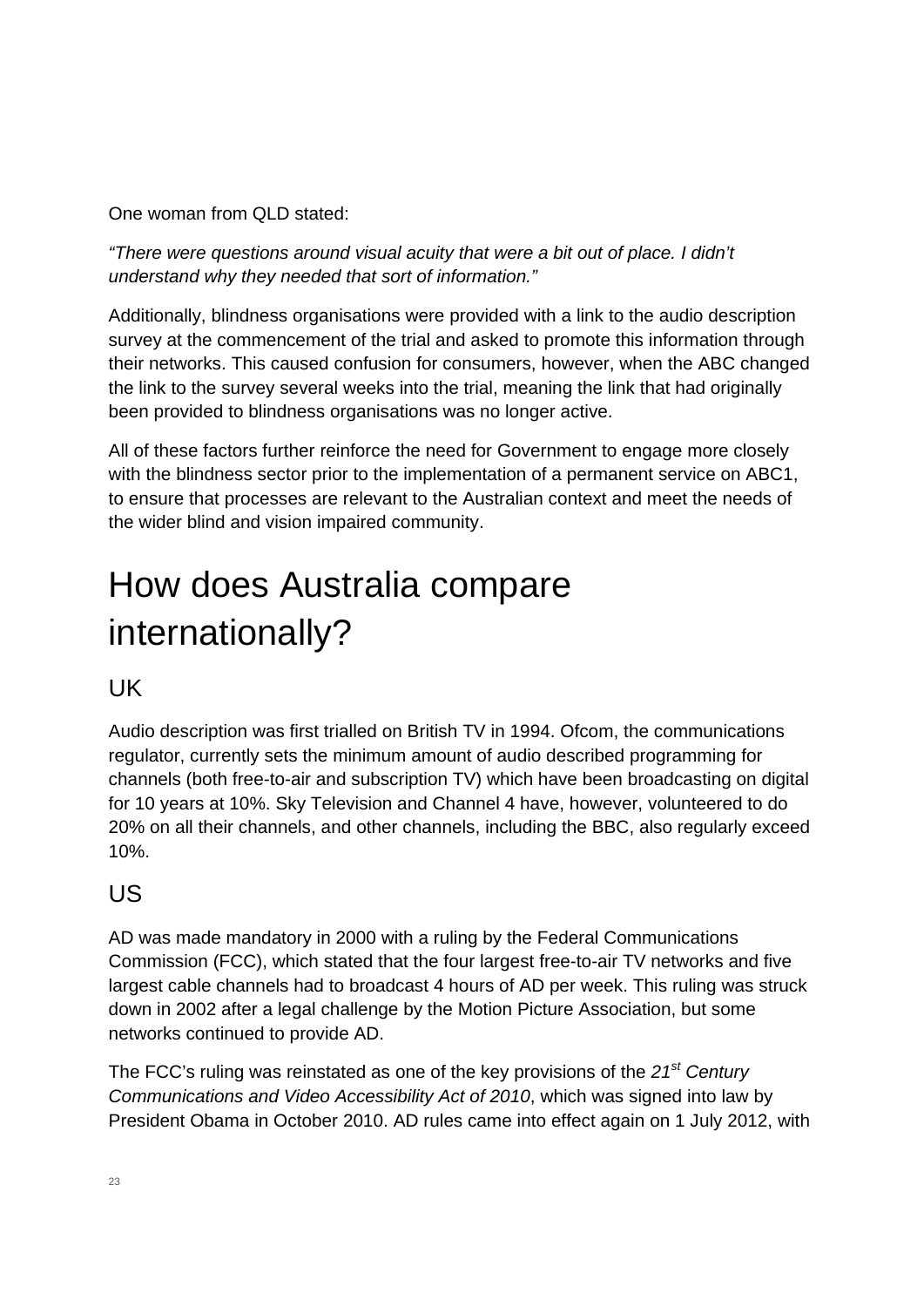the Act stating that two years from then, the FCC will report to Congress on audio description, and four years from then, will have the power to increase it to 7 hours a week.

### Canada

The broadcasting of some audio description has been a licence condition for broadcasters since 2001. Canada is also notable for having AMI-TV (formerly The Accessible Channel), a cable channel which is unique in that all its programs have open audio description so that the viewer doesn't need to turn it on.

### New Zealand

A trial of AD began in March 2011 with *Coronation Street*, and became a regular service later that year. 20 hours of programs a week are now described, including local programs such as *Shortland Street* and movies. The AD is funded by the government through its subsidiary, NZ on Air.

### Germany

Germany was the first country to broadcast a regular AD service in 1993. It is currently mainly limited to movies. Approximately 20-30 movies are broadcast each week (although many are old and repeats), as well as some popular programs and documentaries.

#### Spain

AD started in Spain in 1995 and has grown steadily since. In 2010, 881 hours of audio described programming were broadcast (about 17 hours a week) almost all by public broadcasters.

One notable Spanish audio described program was the children's cartoon series *Nicolas*, which was produced with the description incorporated and broadcast with open AD by the public broadcaster RTVE in 2002.

#### **Italy**

AD began on TV in 2003, and described programs are mostly old movies and repeats. Italy is unique in that the audio description there is delivered via radio or a live stream over the internet.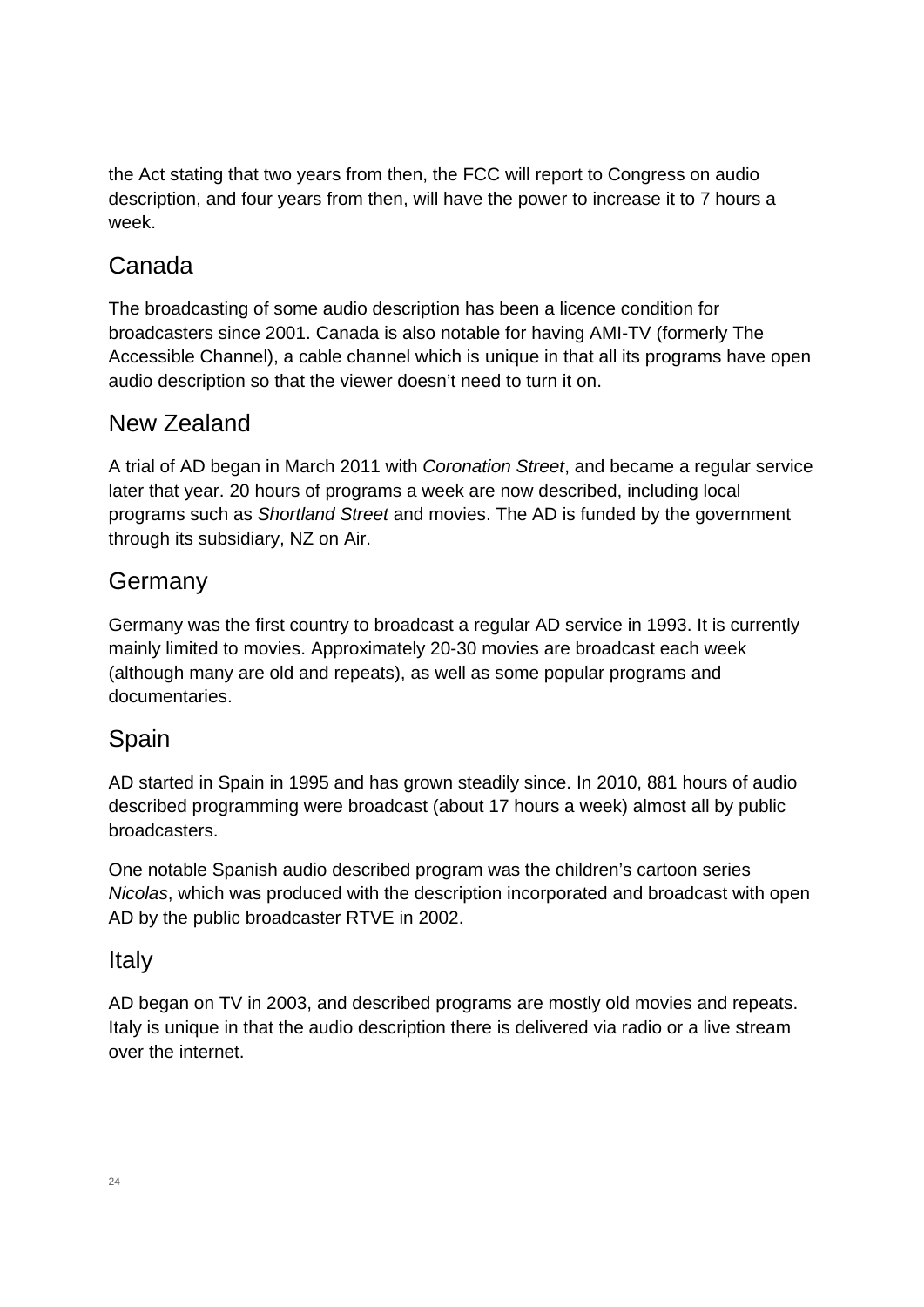## Poland

The public broadcaster TVP screens about 8 hours of TV series and movies a week with AD, and one of the private broadcasters audio describes some talk shows.

### France

AD is available on programs from both public and private broadcasters. About five programs a week, either movies or TV shows, have audio description, which includes repeats.

### Portugal

One public channel broadcasts 45-60 mins of audio described programs a week.

#### Korea

AD began in 2006. It is currently on approximately 6% of programs on the four terrestrial broadcasters. It is partly funded by the government through the Korea Communications Agency.

### **Other**

Some AD is also available in Austria, Switzerland, Belgium and other European countries.

# Considerations for the future of audio description

### The legal imperative

While this report has already demonstrated the many benefits that audio description can offer, the future implementation of a permanent audio description service on ABC television would also help ensure that the Government is meeting its legal obligations to the blind and vision impaired community, particularly section 24 of the *Disability Discrimination Act 1992* (Cth) which requires that there not be discrimination in the provision of goods, services and facilities.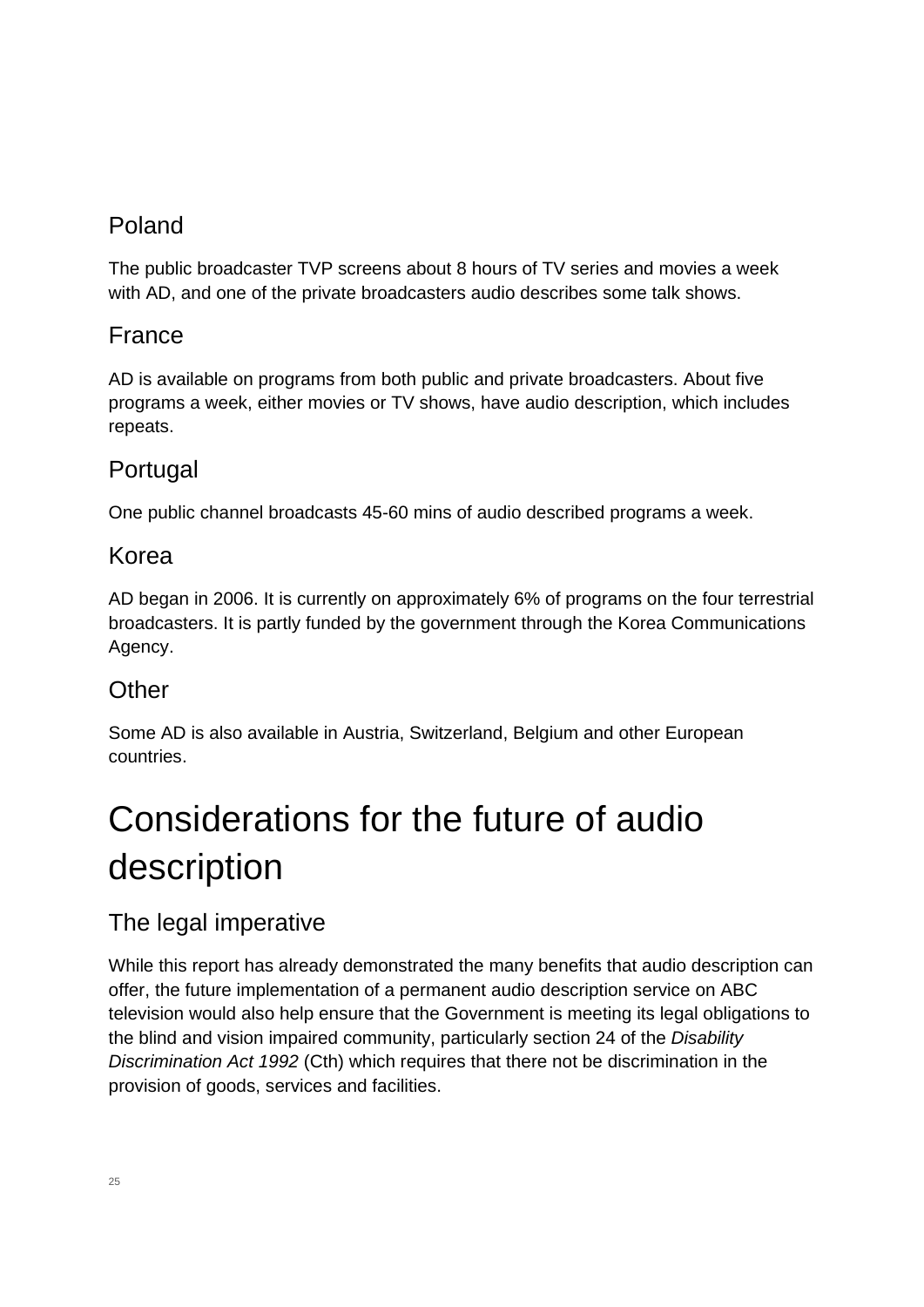As a signatory to the United Nations Convention on the Rights of Persons with Disabilities, the Australian Government is also required to undertake measures to ensure that government services, such as ABC television, operate in accordance with the principles laid out in the convention. Section 30 of the Convention states:

*"States Parties recognize the right of persons with disabilities to take part on an equal basis with others in cultural life, and shall take all appropriate measures to ensure that persons with disabilities enjoy access to television programmes, films, theatre and other cultural activities, in accessible formats."* 

Additionally, Australia's National Disability Strategy 2010-2020 adopts the principles set out in Article 3 of the United Nations Convention on the Rights of Persons with Disabilities, and In particular, states that:

*"It is important that people with disability are not left behind as the use of digital communication continues."*

#### Receiver standards

Standards Australia will be conducting a review of the digital television receiver standard AS 4933 in 2013. Media Access Australia is represented on the committee that will be conducting this review, and will be arguing that all digital receivers should have the capability to receive and play receiver-mixed AD (as was broadcast during the trial and is the standard for free-to-air television in the UK) to meet Australian standards, just as they now have to receive and display captions.

### Providing audio description into the future

We are aware that, during the trial, the ABC developed a fairly ad hoc system for delivering the audio description. Should a regular service be introduced, a more streamlined solution will need to be put in place which will properly integrate the audio description files into the ABC's broadcast stream. There will be one-off costs in setting this up.

Media Access Australia has estimated that the cost for purchasing audio description files from the UK, converting them for use here and integrating them into the broadcast system would be approximately \$750 per hour of program. Producing audio description files locally will be more expensive, and will probably be in the region of \$1,600 per hour.

During the trial, the majority of programs which were described were British. A regular service of 14 hours per week, and consisting of two thirds overseas programs and one third local programs, would therefore cost in the region of \$750,000 per annum (without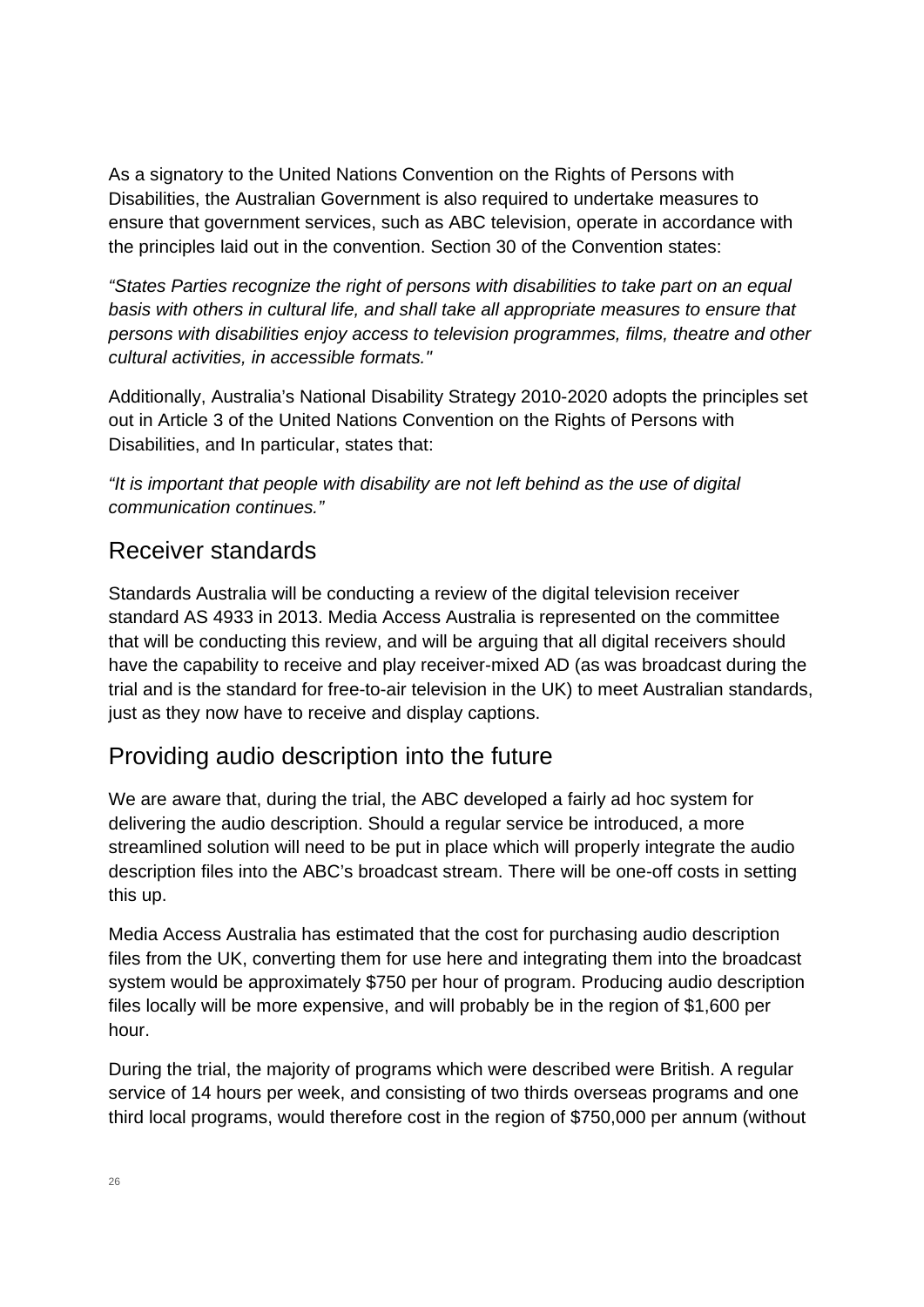taking into account the cost savings that would flow from a long-term contract or the impact of repeated programs), which is estimated to represent less than a quarter of the ABC's annual captioning budget.

## **Conclusion**

Blind Citizens Australia, Vision Australia, ACCAN and Media Access Australia certainly regard the trial as being a successful first step in the introduction of a permanent service on Australian television and thank the Federal Government for making this happen. We are also strongly encouraged by the generally supportive commentary from both the Minister and the ABC in the aftermath of the trial, particularly the interest in working through any issues that have been raised.

A suggested next step for keeping the process moving is that a roundtable discussion is scheduled to look at the issues raised in the ABC report and this report, and to work through potential solutions and approaches to those. That discussion should include a representative from the organisations above, the ABC, the ACMA and the Department of Broadband, Communications and the Digital Economy. A very clear objective of those discussions would to explore what would be required to establish a permanent service on the ABC.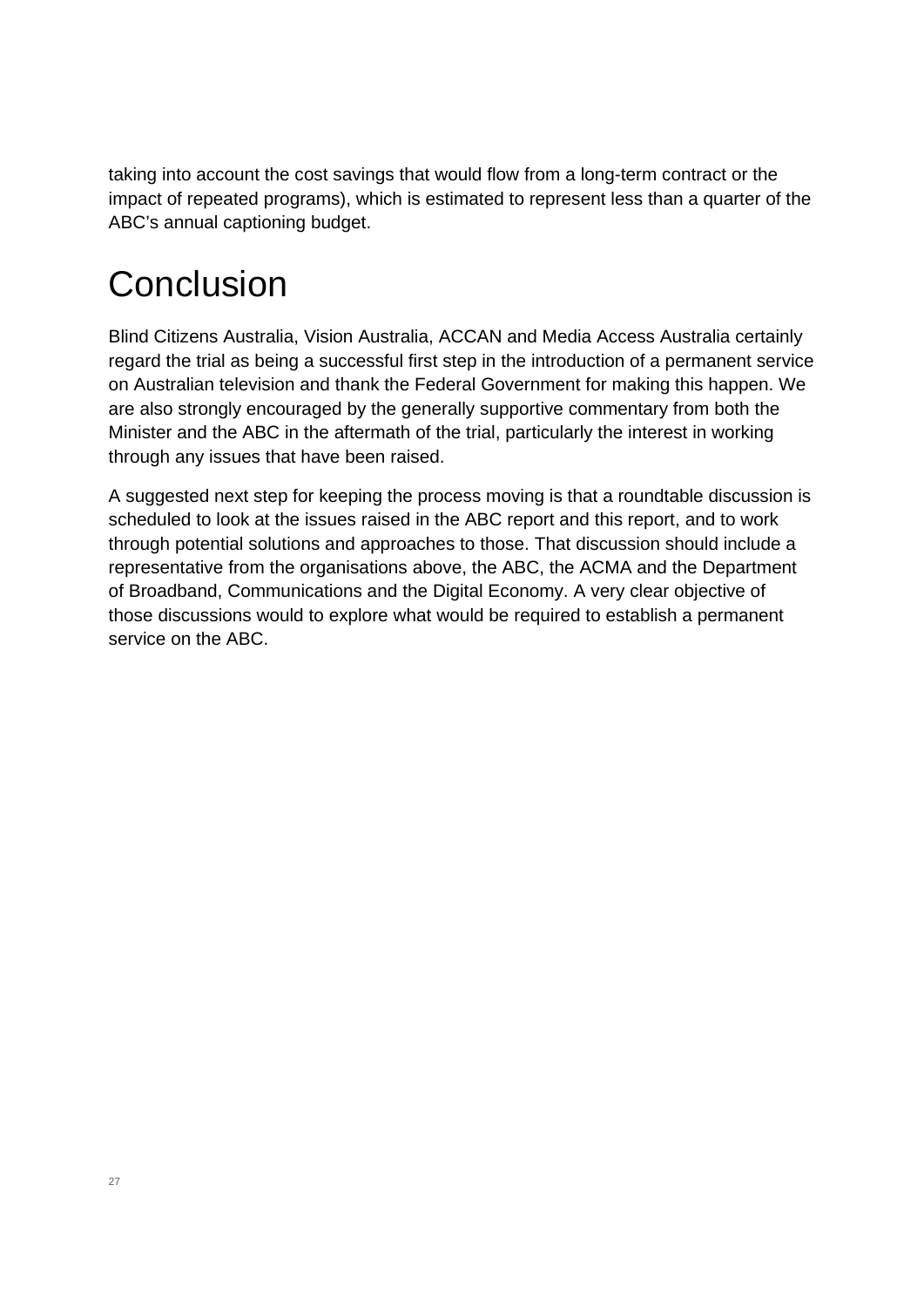## References

Australian Communications and Media Authority, 2011, 'Television sets in Australian Households', Commonwealth of Australia, accessed online at: http://www.acma.gov.au/webwr/\_assets/main/lib310665/Television\_sets\_in\_Australian\_ households.pdf.

Commonwealth of Australia, 1993, *Disability Discrimination Act 1992*, Attorney General's Department, Canberra.

Commonwealth of Australia, 2011, 'National Disability Strategy 2010-2020', Attorney General's Department, Canberra.

Constantinidou, F. and Baker, S., 2002, 'Stimulus modality and verbal learning performance in normal aging', *Brain and Language,* Vol 82 (3), pp296–311.

Farwell, T., 2012, 'Visual, Auditory, Kinisthetic Learners', Family Education website, Pearson Education Inc, date accessed: 30 November 2012, web address: http://school.familyeducation.com/intelligence/teaching-methods/38519.html.

Garman, J., 2011, 'Autism spectrum: captions and audio description', Mindful Research website, date accessed: 3 December 2012, web address: http://mindfulresearch.co.uk/2011/08/29/autistic-spectrum-captions-and-audiodescription/

Hoffner, H., Baker, E. and Benson Quinn, K., 2008, 'Lights, Cameras, Pencils! Using Descriptive Video to Enhance Writing', The Reading Teacher, Vol 61:7, pp576-579.

Independent Television Commission, 1995, 'Television: The Public's View', ITC Monograph, July 1995.

Spector, J. M., Merrill, M, D, van Merriënboer, J. & Driscoll , M. P. (Eds), 2008, *Handbook of Research on Educational Communications and Technology* (Third Edition), New York: Taylor Francis Group.

Taylor, H., Keeffe, J., Vu, H., J. Wang, E. Rochtchina, P. Mitchell and M. Pezzullo, 2005, "Vision Loss in Australia", Australian Journal of Health, vol. 182 no.11, pp. 565- 568.

United Nations, United Nations Convention on the Rights of Persons with Disabilities, accessed online at http://www.un.org/disabilities/convention/conventionfull.shtml